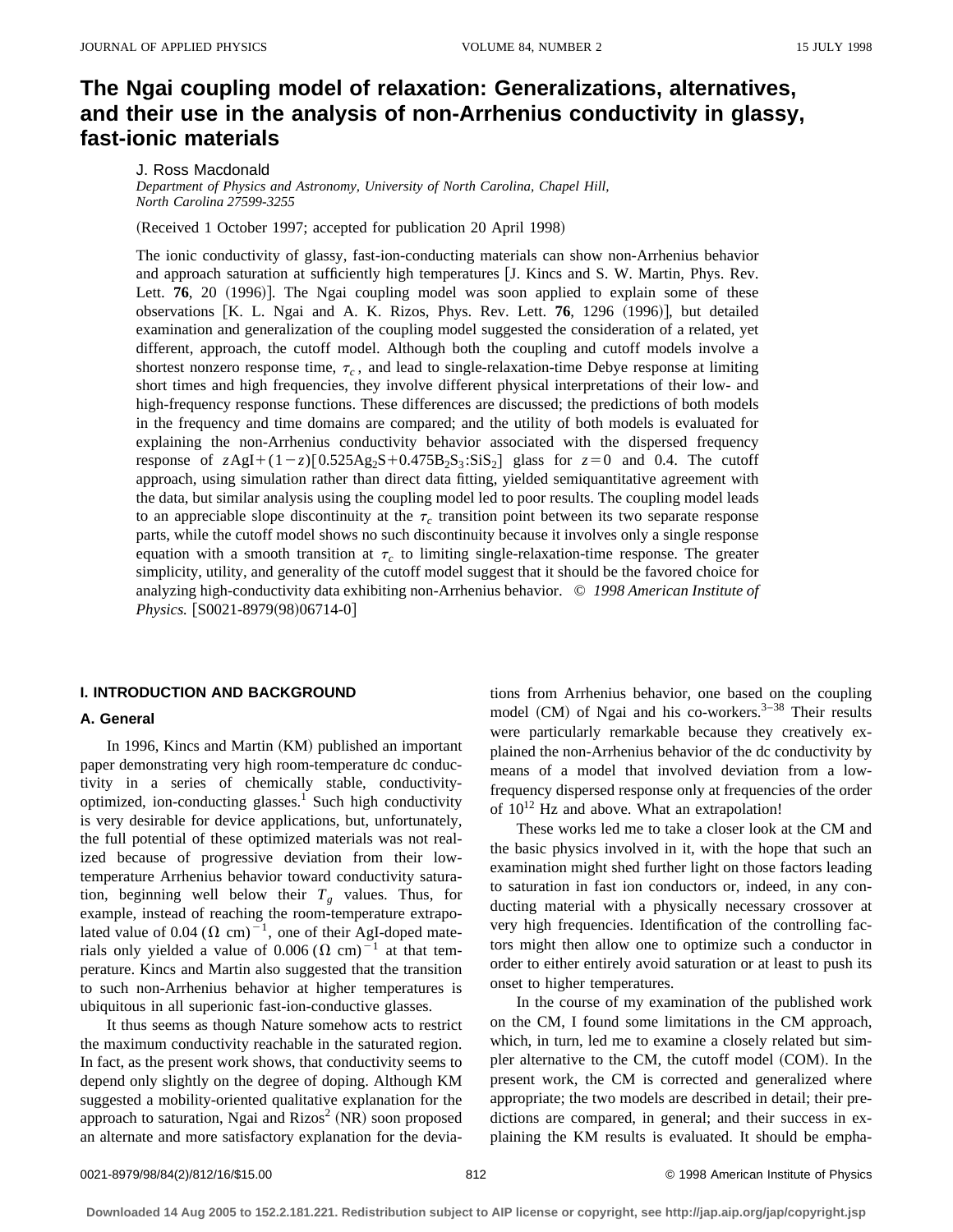sized that although the results of the application of the Ngai coupling model to the KM data are compared with those of the COM in Sec. II, and although some of the changes in the Ngai CM made by Ngai and his associates over the years are summarized in Sec. I C, the present changes and generalizations of the CM render it different from the current or earlier versions of the Ngai CM. Thus, in order to maintain the distinction, I shall use, where appropriate, NgCM to denote the Ngai CM and just CM for the current extensions of the original coupling model or for referring to common features of both approaches.

The coupling model of relaxation was proposed by Ngai in 1979; $3-5$  it has been applied to a wide range of physical phenomena since its inception; and it has been derived by several alternate approaches. Over the years there have probably been well over a thousand pages, published in scientific journals and in the reports of conferences and meetings, that have been devoted to explicating and applying the model. References 2–38 are representative. It is not, however, the large number of published pages devoted to the NgCM that make it worthy of further consideration, but instead the claims that it can explain a very wide variety of linearresponse, relaxation-related experimental results. For example, Ngai $33$  has said, "The usage of these coupled relations in enhancing the understanding of relaxations in several classes of correlated systems have [sic] been amply demonstrated in the past. Examples of these remarkably successful applications will be given later in the present review. It is worthwhile to emphasize that these coupled relations were derived ... long before they were applied to experiments and subsequently verified by the data.''

Most of the great body of work on the NgCM has directly involved Ngai and his various coauthors, and only a relatively small amount of independent discussion of the approach has appeared in the literature. It is worth mentioning, however, that Ngai rebuts some criticisms of the model at the end of Ref. 15, and replies to comments and questions concerning it in the discussion section appearing at the end of Ref. 23. The discussions in Refs. 19 and 39 are also relevant to the application of the NgCM to the analysis of the time decay of remanent magnetization. The characteristics of the NgCM are compared to those of some other relaxation models in Refs. 15 and 22.

As demonstrated below, because of the development of the LEVM computer program for accurate and rapid data analysis appropriate for comparing a fitting model with experimental data,  $40-42$  it is now pertinent and possible to examine the content of the NgCM, the methods used in the past to verify it, and finally to evaluate its applicability more quantitatively and accurately than has been possible previously. We begin with a brief summary of the main features of the NgCM, provide a needed generalization of it, and note its connection to the more general COM, one applicable to any relaxation situation. Then the utility of the two models in explaining non-Arrhenius conductivity behavior in glassy fast-ionic conductors is examined. Finally, time and frequency domain responses of the two approaches are compared in detail and discussed. Although the NgCM has been applied to a wide variety of relaxation processes,  $2^{-38}$  including electrical and mechanical relaxation in disordered materials, for simplicity the present work will be restricted to the small-signal electric response of such materials in the time and frequency domains, the area considered in the original derivation of the NgCM. $3-5$ 

### **B. Types of response**

It has recently been shown<sup>42–45</sup> that in the discussion and analysis of electrical relaxation data it is important to distinguish between dielectric-system dispersive response (DSD) and conductive-system dispersive response (CSD), even though such a distinction is somewhat idealized and fails to capture the full complexity of all but the simplest processes. For DSD, the dispersion is taken to involve such dielectric quantities as rotating or induced dipoles, and the principal dispersion process thus leads to no dc conductivity. It is then most appropriate to describe the data in terms of a model defined at the complex dielectric constant, or susceptibility, level. In contrast, CSD involves mobile charges that are able to contribute to a dc conductivity,  $\sigma'(0)$ , which is an intrinsic part of the dispersive process. Then, a model for such a response is best developed and applied at the complex resistivity or impedance level. Finally, as discussed below, it is important to distinguish between two types of CSD behavior, denoted CSD0 and CSD1. Incidentally, when a DSD situation includes an unrelated, nondispersed dc conductivity, it has been found that its frequency response may be very well fit by either a CSD0 or CSD1 model<sup>46</sup> (and *vice versa*), and the limiting log-log slopes (termed just slopes hereafter) of DSD and CSD responses are then equal.<sup>47</sup> A choice of the most appropriate model to fit such data is greatly aided when data are available over a range of temperatures.

In terms of a distribution of relaxation times (DRT),  $\tau$ , DSD can be represented by a Maxwell circuit, $48$  one involving a parallel set of dielectric-entity relaxors, each of which may be formally represented by a resistor and a capacitor in series, in either discrete or differential (continuous) form. These circuit elements model energy dissipation and storage processes. Similarly, the DRT for CSD response can be modeled with a Voigt circuit,<sup>48</sup> one that involves a series set of resistivity-level relaxors, each of which may be represented by a resistor and capacitor in parallel, in either discrete or differential form. Note that the use of a DRT (or a distribution of activation energies) associated with given temporal or frequency response does not necessarily imply that the theoretical or experimental response is best interpreted physically in terms of such a distribution. But since techniques for distinguishing between discrete and continuous distributions are now available,  $4^{1,46}$  if one finds that experimental response is best described by one or only a few discrete Debye relaxation times, this will certainly be the appropriate model to describe the physical processes that contribute to the relaxation response.

Let us use the subscript *n*, with  $n=D$ , 0, or 1, to designate DSD, CSD0, or CSD1 behavior, respectively. Define *Un* as an unnormalized measured or model quantity of interest. It is mathematically convenient to express the normalized form of  $U_n$ ,  $I_n$ , in terms of a DRT, say  $g_n(\tau)$ . Let x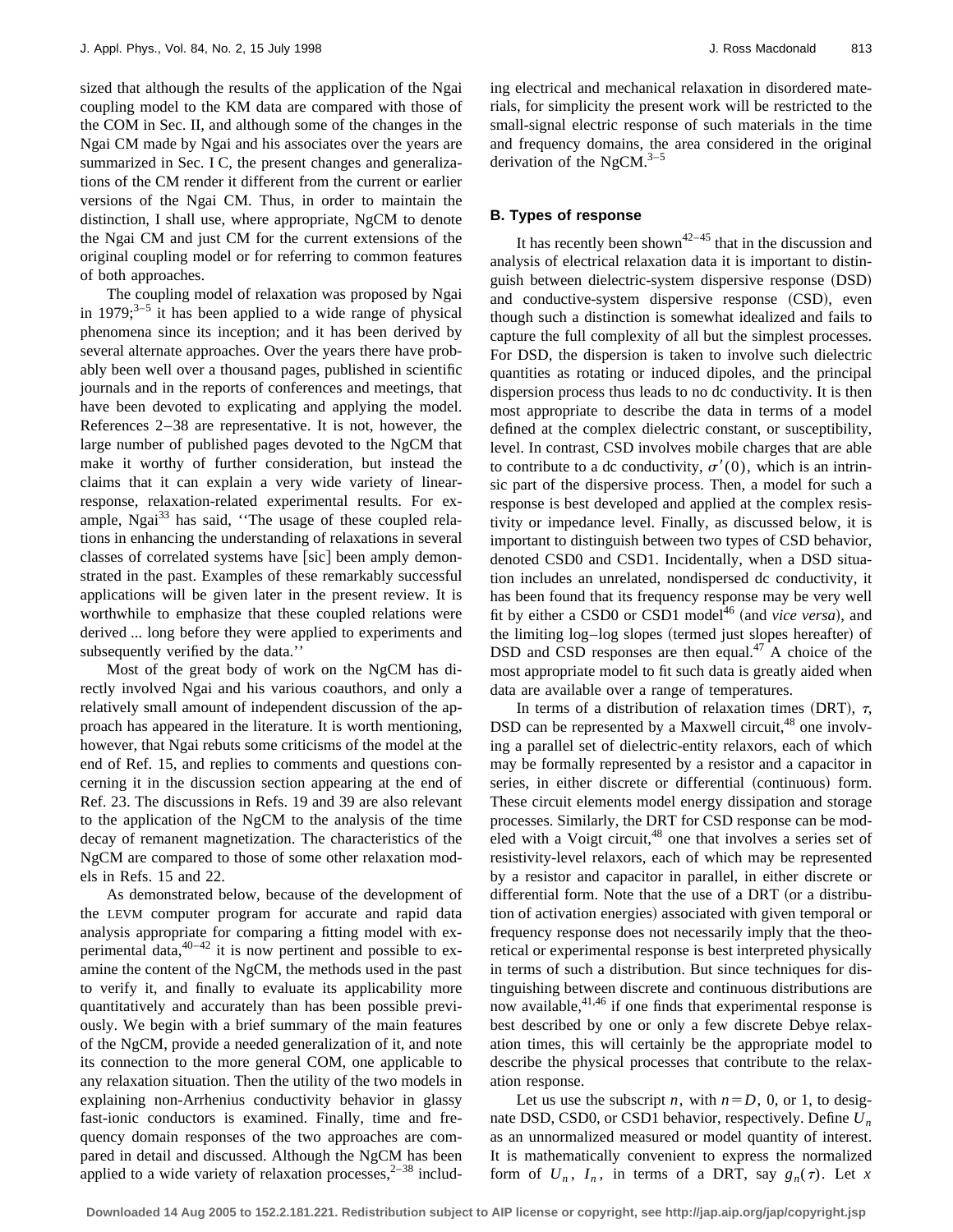$\equiv \tau/\tau_k$ , where  $\tau_k$  is a characteristic response time, and define  $y \equiv ln(x)$ . We may then write<sup>42–45</sup>

$$
I_n(\Omega) = \frac{U_n(\Omega) - U_n(\infty)}{U_n(0) - U_n(\infty)}
$$
  
= 
$$
\int_0^\infty \frac{G_n(x)dx}{(1 + i\Omega x)} = \int_{-\infty}^\infty \frac{F_n(y)dy}{[1 + i\Omega \exp(y)]},
$$
 (1)

where  $G_n(x) \equiv \tau_k g_n(\tau)$ ,  $F_n(y) \equiv x G_n(x)$ ,  $\Omega \equiv \omega \tau_k$ , and the  $F_n$  form, which may be simply related to a distribution of activation energies, $4^5$  is particularly appropriate for numerical quadrature. Here the DRTs are normalized, so  $I_n(0) = 1$ and  $I_n(\infty)=0$ , as indicated above.

Consider now some possible connections between the DSD and CSD  $I_n$  quantities and their associated DRTs. Suppose that the specific form of a DRT, say  $G_D(x)$ , is known for the DSD situation. Then, it has been shown<sup>49</sup> that this same form may be used in Eq. (1) with  $n=D$  or 0 to define either the DSD or CSD0 response, respectively. Here, we shall be primarily concerned with CSD situations, but note that every CSD0 model implies the existence of a DSD one with the same formal DRT. An important quantity common to both CSD and DSD situations is  $\epsilon_{D^\infty}$ , the high-frequencylimiting dielectric constant associated with pure dielectric processes.

Long ago, Macedo, Moynihan, and co-workers<sup>50</sup> proposed that conductive-system relaxation response could be appropriately expressed at the complex modulus,  $M(\omega)$ , level in terms of  $\tau g_0(\tau)$ , or, equivalently,  $xG_0(x)$ , thus defining what is here designated as the CSD1 response, a result obtained independently somewhat later.<sup>49</sup> This later work indicated that CSD1 analysis is more appropriate for conductive-system dispersive situations in which the conductivity is thermally activated than is the CSD0 approach.

The normalized moments of a normalized CSD0 or CSD1 distribution may be expressed as<sup>42</sup>

$$
\langle x^m \rangle_n \equiv \int_0^\infty x^m G_n(x) dx,\tag{2}
$$

where<sup>42–45</sup>  $G_1(x) \equiv (x/\langle x \rangle_0) G_0(x)$ ; and so it follows in this situation that  $\langle x^{-1} \rangle_1 = 1/\langle x \rangle_0$ . The connection between the CSD0 and CSD1 response need not be made at the modulus level. It may alternatively be written  $as^{42-45}$ 

$$
I_1(\Omega) = (\langle x^{-1} \rangle_1 / i\Omega)[1 - I_0(\Omega)]. \tag{3}
$$

It is crucial to recognize that when Eq.  $(3)$  is used to fit data, any parameters involved in  $I_0(\Omega)$ , such as a fractional exponent, ones that would ordinarily involve a 0 subscript, must be interpreted as CSD1 quantities and must involve an  $n=1$  subscript. Further, although Eq. (3) shows that an expression for  $I_1(\Omega)$  may be obtained when one for  $I_0(\Omega)$  is available without explicit knowledge of  $G_0(x)$  or  $G_1(x)$  if  $\langle x \rangle$ <sup>0</sup> is known, this is not the case for the transient response. Then,  $G_0(x)$  is needed to form  $G_1(x)$  for use in the temporal analog of Eq. (1), that where the quantity  $1/(1+i\Omega x)$  is replaced by<sup>42</sup> exp[ $-(t/\tau_k)/x$ ].

### **C. The coupling model**

The NgCM was originally developed for dielectric polarization involving permanent dipoles or nonpercolating charged particles<sup>3,5</sup> and thus applied to DSD situations. It has, however, later been used for the analysis of the CSD response as well.<sup>2,9,10,14,21,27,30,38</sup> The CM involves two separate, coupled response equations; one applying at very short times and high frequencies and the other for long times and low frequencies. A crucial assumption of the CM is that there exists a temperature-independent microscopic time,  $t_c$ , before which the entities that contribute to the relaxation process are uncorrelated, so that interactions do not affect the dynamical relaxation process for shorter times. $3-6$  Let us write  $t_c \equiv \tau_c \equiv 1/\omega_c$ , where  $\tau_c$  has been stated to fall in the range of  $10^{-9} - 10^{-12}$  s, with the latter the currently favored value.<sup>2,33,34,51</sup> For  $t > \tau_c$ , however, the relaxing units begin to become correlated. It is this transition to coupling to a complex environment that has given the CM its name. In the original NgCM, the complexity of the system is represented by low-lying, correlated-states excitations with a distribution of energy spacings. $5,6$ 

No particular value of the quantity  $\tau_c$  is predicted by the Ngai theory; instead the presence of  $\tau_c$  there follows from the assumption of the existence of a cutoff energy of the distribution of low-energy states posited to be present in the material. Similarly, the fractional exponent-type coupling parameter,  $n=1-\beta$ , of the theory arises from the assumptions that the density of excitation states at energy *E* is proportional to *E* and that  $n < 1.5,6$  Although Ngai<sup>17</sup> has stated that the NgCM ''does not address the microscopic significance of the parameter  $n$ ," in later work<sup>33</sup> he has stated that his Eq.  $(4.2)$  of that work, which relates *n* to an anomalous diffusion coefficient without a detailed analysis, is ''the central result of the coupling model.''

Like most present-day relaxation theories that do not involve microscopic interactive many-body analysis, the Ngai approach does not predict explicit temperature dependence for  $n$  or  $\beta$ . Although both the CM and the COM involve by hypothesis the same limiting quantity,  $\tau_c$ , its interpretation is somewhat different for the latter model, as discussed later. The NgCM approach has the virtue that its underlying theory is very general, yielding the possibility of widespread applicability, but the concomitant defect that such generality does not include a detailed description and analysis of specific processes and quantities involved in the actual response of the system. Much the same strengths and weakness are inherent in the COM as well, although it requires fewer assumptions and is more generally applicable than is the CM since it applies to any response model, rather than only to the single specific model of the NgCM. Here we shall omit a further discussion and critique of the physical bases of the CM, already exhaustively covered in the present NgCM references, and we shall be more concerned with the consequences and structure of the theory than with its metempirics.

As one might expect, there have been some changes in the NgCM during its 20 years of existence.<sup>52</sup> Because the changes are instructive and relevant to the present work, and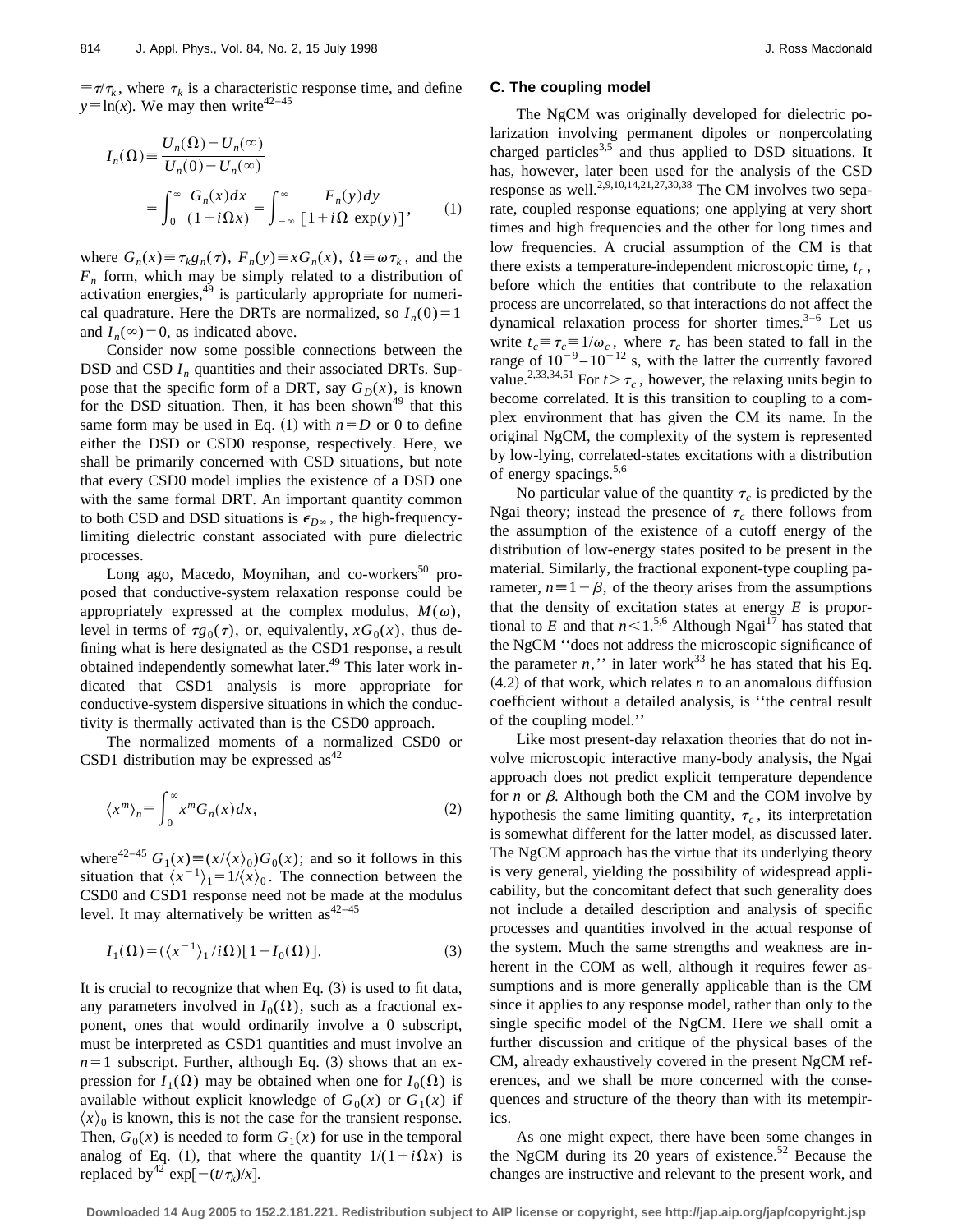because Ngai does not generally relate his changes or corrections to his earlier work, I shall attempt to illuminate some parts of the historical development of the NgCM and then discuss present extensions to the model.

The NgCM, as it existed in the  $1980s^{52}$  was usually defined by the following three time-domain equations:  $5,6,21$ 

$$
\phi_e(t) = \exp(-t/\tau_e), \quad t \ll \tau_c, \tag{4}
$$

the simple exponential response involving the ''primitive'' relaxation time  $\tau_k = \tau_e$  (termed  $\tau_0$  by Ngai);

$$
\phi_s(t) = \exp[-(t/\tau_s)^{\beta}], \quad t \ge \tau_c, \tag{5}
$$

the stretched-exponential  $[Kohlrausch-Williams-Watts<sup>53</sup>$ (KWW)] response for  $0 < \beta < 1$ , with a characteristic relaxation time  $\tau_k = \tau_s$ ; and, finally, an important relation between the  $\tau$ 's that can be most simply expressed as

$$
\tau_e/\tau_c = (\tau_s/\tau_c)^{\beta} Q,\tag{6}
$$

where, in turn, it is convenient to define

$$
Q = \beta^{-1} \exp[-(1-\beta)\gamma_x], \tag{7}
$$

with  $Q = Q_{Ng}$  when  $\gamma_x$  has the value appearing in the NgCM. This value was originally<sup>4</sup> given as 0.57; later<sup>5,6</sup> it was defined as 0.5722; and it was finally<sup>9</sup> identified as  $\gamma$  $\approx$  0.577, the Euler constant, about 0.577 22, the quantity actually involved in the theory.<sup>5,6</sup>

The constant  $\gamma_x$ , not necessarily equal to  $\gamma$ , is introduced in Eq. (7) to allow *Q* to vary from its original  $\gamma_x = \gamma$ theoretical value, which, for  $\beta=0.5$ , is  $Q_{\text{Ng}} \approx 1.5$ . This generalization turns out to be desirable, both because the conditions defining the NgCM have not remained completely constant since its genesis and because, as demonstrated later for the COM,  $Q$  is not temperature independent, even when  $\beta$  is. The  $\phi(t)$  quantities above are termed relaxation functions for DSD and correlation functions for CSD situations and may also stand for the stress relaxation function for mechanical measurements, etc.<sup>13,15,25</sup> Although the above expression for  $Q_{\text{Ng}}$  appeared in inverse form in the early papers on the NgCM, for several years after 1984, Eq.  $(7)$  was simplified<sup>16</sup> to  $Q = 1/\beta = 1/(1-n)$ . This change may be interpreted as a rescaling<sup>17</sup> of  $\omega_c$ , but this was not usually noted, often making the actual definition of  $\omega_c$  uncertain, as well as making  $\omega_c$  itself potentially temperature dependent. Finally, the  $\ll$  and  $\gg$  conditions appearing in Eqs. (4) and (5) have often been replaced, without explanation, by  $\lt$  and  $\gt$  since  $1986^{2,23,27,29-34}$ 

In most of the Ngai work,  $\beta$  is replaced by  $1-n$ . When the NgCM has been applied to CSD0 or DSD situations,  $\beta$ has been identified as that associated with stretchedexponential behavior, here denoted KWW0 with  $\beta_0$  or KWWD with  $\beta_D$ . For CSD1 analysis, however,  $\beta = \beta_1$ , not a pure stretched-exponential parameter, as demonstrated in the next section, although it has usually been so identified. In this case, the relevant KWW response model will be denoted KWW1 with a parameter  $\beta_1$ ; Eq. (5) is inapplicable, but a modified CM can still be defined, as discussed later.

Note that when Eq.  $(7)$  applies, any temperature dependence of  $\beta$  will induce some in  $\mathcal{Q}$ . In the present work, however, I shall just take *Q* as a proportionality constant whose value is determined by those of the other quantities in Eq. (6). In the modern version of the NgCM, $52$  applying since the early 1990's, however, *Q* is given the value of unity, one that follows from setting  $\phi_e(t_c) = \phi_s(t_c)$ . Deviations from this value are a measure of the appropriateness of this choice. In particular, for a KWW1 CM or COM response, since Eq.  $(5)$  does not apply,  $Q \neq 1$ .

In the present work, we shall be primarily concerned with KWW0 and KWW1 temporal and frequency response for three situations: no cutoff (NCO), the COM, and the CM. Since the NgCM deals only with the KWW0 (or KWWD) temporal response of Eq.  $(5)$ , the scope of the present analysis and results is far greater than that of that approach. The distinction between  $\beta_0$  and  $\beta_1$  is considered in more detail in Refs. 45 and 46, and in Ref. 45 it is also shown that the neglect of the DSD quantity  $\epsilon_{D^\infty}$  in the usual Moynihan modulus fitting approach<sup>50</sup> can render the resulting estimates of  $\beta$  quite inaccurate and misleading.

The  $\ge$  restriction of Eq. (5) appears in the original work on the NgCM $4-6$  and is necessary to indicate that the KWWrelated expression found in the analysis is only asymptotic. Furthermore, although in most of the published work on the NgCM, the fractional-exponential Eq.  $(5)$  expression is taken as the first,<sup>33</sup> or first "universal" relation<sup>16</sup> of the NgCM, the full analysis actually yielded $5.6$  an expression only for  $d\phi(t)/dt$  in the region  $t \ge \tau_c$ . If that expression is compared with the derivative of Eq.  $(5)$ , one finds that, except for a scale factor involving the dielectric polarization strength, an additional  $(\tau_s / \tau_c)^{1-\beta}$  term is present in the original, a term that should then presumably multiply Eq.  $(5)$  in order to make it consistent with the original NgCM theory. Unfortunately, the calculation of  $\phi(t)$  itself from the original analysis over the entire time range of interest would require double numerical integrations of an exponential of a cosineintegral function, sufficiently complex and prone to error that no such results have been published.

Although the important Equation  $(6)$  follows from the  $d\phi(t)/dt$  expression in the original Ngai analysis (when  $Q = Q_{\text{Ne}}$ ) and was termed the second universality<sup>12,16</sup> of the NgCM, if one sets  $\phi_e(\tau_c) = \phi_s(\tau_c)$ , the result is just Eq. (6) with  $Q=1$ , not the original  $Q_{N_g}$  value. To obtain this result, it is necessary that the  $\le$  and  $\ge$  conditions of Eqs. (4) and (5) be replaced by  $\leq$  and  $\geq$ . Ngai and Rizos have implicitly done so in the work of Ref. 2, where they present  $\phi(t)$ curves for the full range of *t*, including the crossover point  $t=\tau_c$ . But the choice  $Q=1$  is inconsistent with the original theory in the asymptotic limit, and it is unlikely that that theory would lead to  $Q=1$  for  $\beta<1$  at the crossover point were it practical to calculate its predictions there.

Rendell and Ngai<sup>16</sup> have stated, "The first and second universalities together address many physical questions concerning the meaning of relaxation and its relation to the material structure,'' and ''a true activated process is not required for the second universality,'' but, of course, the NgCM has been often applied to thermally activated CSD situations. Finally, Ngai and Rendell<sup>25</sup> have stated, "Although  $n$  may be a function of temperature, the relation between the effective KWW relaxation time  $\tau_s$  and the microscopic  $\tau_e$  [here Eq.  $(6)$ ] continues to hold at all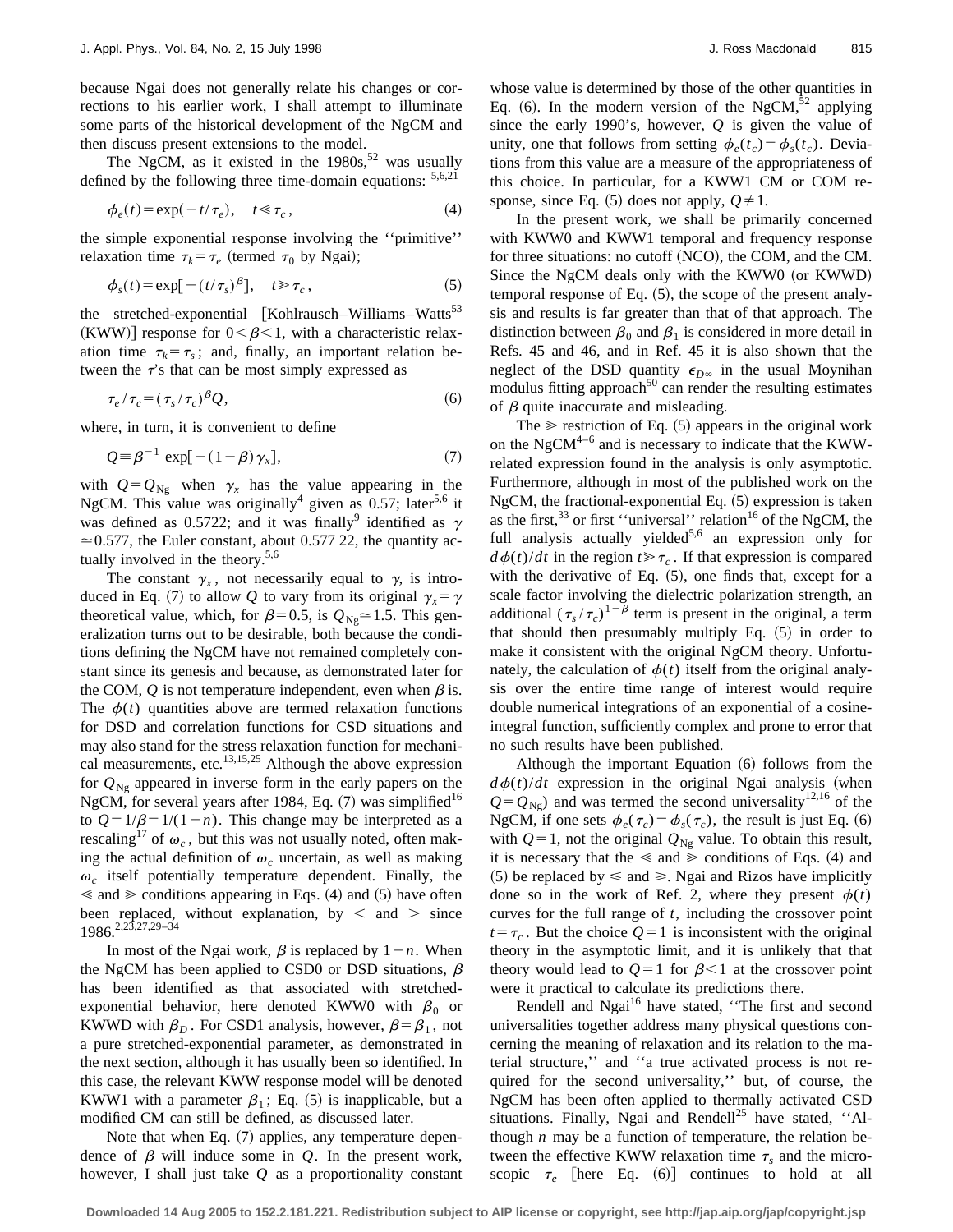temperatures.'' In fact, as shown herein, even for a temperature-independent value of  $n$ , Eq.  $(6)$  only holds for the COM approach (or a CM fit to it) if  $Q$  is allowed to be strongly temperature dependent at high temperatures, inconsistent with the original NgCM second-universality relation.

For completeness, it is worth mentioning that Ngai and his collaborators<sup>27,33</sup> have presented a simplified version of the NgCM theory, which involves a constant reaction rate of  $\tau_e^{-1}$  for  $t < \tau_c$  and a time-dependent, inverse-power-law, reaction rate involving *n* for  $t > \tau_c$ . Integration then leads to Eq. (4) with  $\leq$  instead of  $\leq$ , Eq. (5) with  $\geq$  instead of  $\geq$ , and Eq. (6) with  $Q=1/\beta$ , inconsistent with matching at *t*  $= \tau_c$ , but characterized as a minor inconsistency by Ngai,<sup>52</sup> one that could be overtly eliminated by the renormalization of  $\tau_c$ . Incidentally, in this piecewise approach, the presence of  $\tau_e$  in Eq. (6) arises because of the assumption that the time-varying reaction rate is proportional to  $\tau_e^{-1}$ . Ngai and Rendell<sup>25</sup> have stated that the basic physics of the NgCM lies in the relaxation-rate equations rather than in the KWW function. Finally, it is worth noting that in Ref. 34, published in 1995, it was stated that the three coupled equations of the NgCM (written there with no  $Q$  term present, equivalent to  $Q=1$ ), "were first proposed more than 14 years ago and have remained unmodified.''

Suppose that one continued to require that Eq.  $(6)$  should hold and maintained continuity at  $t = \tau_c$ , even for *Q* unequal to unity? On multiplying Eq. (5) by a consistency factor *A* and setting the equations equal at  $t = \tau_c$ , one then finds that Eq.  $(5)$  should be replaced by

$$
\phi_s(t) = \exp[(Q-1)/(\tau_e/\tau_c)]\exp[-(t/\tau_s)^{\beta}]
$$
  
= 
$$
\exp{[(\tau_c/\tau_s)^{\beta}-(t/\tau_s)^{\beta}]-(\tau_c/\tau_e)}, \quad t \ge \tau_c,
$$
 (8)

and Eq.  $(4)$  by

$$
\phi_e(t) = \exp(-t/\tau_e), \quad t \le \tau_c. \tag{9}
$$

Clearly the prefactor in Eq.  $(8)$  is quite different from  $(\tau_s / \tau_c)^{1-\beta}$ , and it reduces to unity when  $Q=1$ . Further, it approaches unity at low temperatures as  $\tau_e/\tau_c$  increases. In the absence of analytical or numerical results from the original Ngai analysis in the neighborhood of  $t \ge \tau_c$ , Eqs. (6), (8), and  $(9)$  represent a consistent KWWD or KWW0 coupling model, although one not in full agreement with the original NgCM analysis. $4-6$  Although Eqs. (8) and (9) lead to the same result at  $t = \tau_c$ , it is clear that there will be a discontinuity in slope at this point. As Ngai, Rajagopal, and Teitler<sup>20</sup> have pointed out, the discontinuity in the NgCM is an artifact of the piecewise construction of the relaxation function and ''a completely satisfactory treatment would presumably be continuous in all derivatives.'' The cutoff model, which does lead to the response that is continuous for all derivatives, and to Eq.  $(6)$  for both temporal and frequency response, will be discussed in the next section.

Both the CM and the COM lead to an important result for thermally activated systems that involve relaxation-time Arrhenius behavior. Suppose that  $\tau_s(T) = \tau_{s\infty} \exp(E_s/kT)$ , where  $\tau_{s\infty}^{-1}$  is an attempt frequency and  $E_s$  is, as usual, also taken to be temperature independent. Then write  $\tau_e(T)$ 

 $= \tau_{e\infty} \exp(E_e(T)/kT)$  and substitute these results into Eq. (6) with  $\tau_c$  and  $\tau_{e\infty}$ , taken independent of temperature. The result may be put in the form

$$
E_e(T) = E_{e0} + kT \ln[Q(T)/Q(0)], \qquad (10)
$$

where  $E_{e0}$  and  $Q(0)$  are low-temperature-limiting values for the relaxation process considered, and  $E_{e0} = \beta E_s$ . From the analysis of a fast-ion conductor presented in Secs. II and III, one finds that  $Q$  remains close to  $Q(0)$  over an appreciable temperature range, and in this low-temperature range the original NgCM result,  $E_e = E_{e0} = \beta E_s$ , with  $E_e$  assumed to be temperature independent, will be a good approximation. But unless  $Q(T) = 1$  for all temperatures, the modern form of the NgCM is not applicable.

Ngai identifies the observed macroscopic activation energy, *Es* , as not fundamental but derivative and instead takes  $E_{e0}$  as the basic microscopic activation energy.<sup>5,9,16</sup> Incidentally, since it is rare for a DSD,  $\tau_k \equiv \tau_D$ , to exhibit Arrhenius behavior over a wide temperature range,<sup>54</sup> and the CSD1 approach is much more appropriate for thermally activated conductive-system situations than is the CSD0 one, Eq.  $(10)$ should apply primarily for CSD1 situations. Although Rajagopal and Ngai<sup>15</sup> have stated that most relaxation theories, including DRT ones, do not lead to the second universality relation of the NgCM, Eq. (6), with  $Q = Q_{Ng}$  (or currently,  $Q=1$ ), the present more general Eq.  $(6)$  with temperaturedependent *Q* is likely to be applicable for any physically realizable relaxation model with power-law behavior at high frequencies before cutoff effects dominate.

Excellent agreement with the  $E_{e0} = \beta E_s$  relation has been found by Ngai and his collaborators<sup>9,27,28</sup> using nuclear spin lattice relaxation results to obtain  $E_e$  estimates and employing conductivity relaxation results to obtain estimates of  $\beta$  and  $E_s$ . There are, however, some potential problems with these results. First, as already mentioned, there are likely to be appreciable inaccuracies in estimates of  $\beta$  obtained with the common conductivity-relaxation-analysis approach used in the past, the Moynihan modulus formalism, $50$  as discussed recently.<sup>42,45,47</sup> Second, when a KWW0 response model is used for the CSD0 response, the related CSD1 transient response is *not* of the Eq. (5) stretched exponential form, and, concomitantly, the CSD1 KWW1 frequency response is not the same as the CSD0 KWW0 frequency response, as discussed later herein. It is worthwhile to demonstrate the departure from stretched exponential behavior for both the KWW0 and KWW1 response models, and such results appear in the next section. The above possible problems suggest that further tests of the present activation-energy relations might prove useful, although it is shown herein that the  $E_{e0} = \beta E_s$  relation applies well for the KM COM analysis situation below temperatures where appreciable conductivity saturation occurs.

Because the KWW1 temporal response is not of the stretched-exponential character of Eqs.  $(5)$  or  $(8)$ , it should be clear that the NgCM, defined in the time domain, is only fully applicable for the KWWD and KWW0 temporal response. If we match exponential and KWW1 time response or Debye and KWW1 frequency response at  $t = \tau_c$  or  $\omega$  $=\omega_c$ , we expect that although such equations as (6), (7), and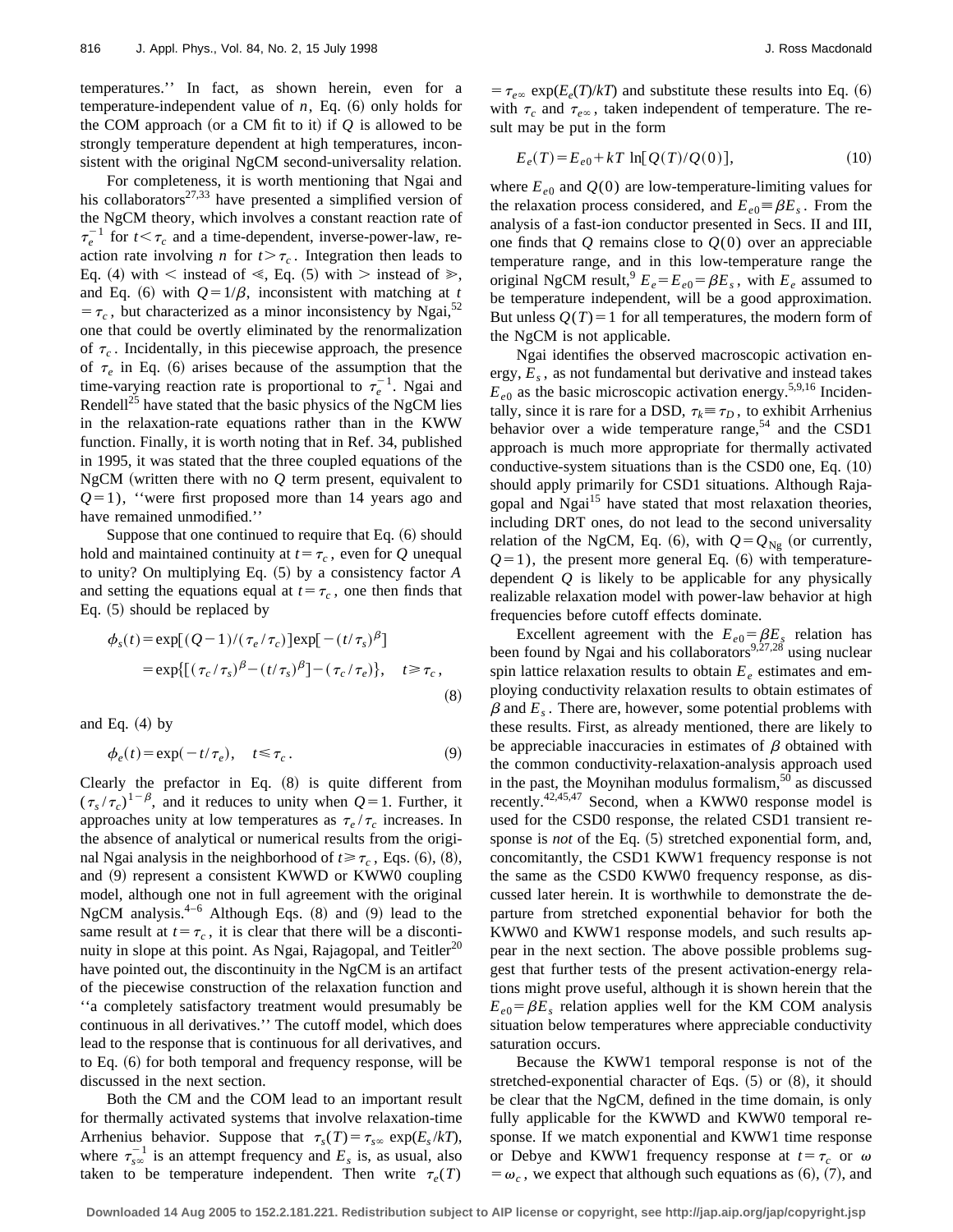$(10)$  should still apply, they will involve different  $Q$  values than those appropriate for KWWD and KWW0 situations. Unfortunately, these distinctions have not usually been recognized in the past when applying the NgCM to CSD situations, and KWW0 analysis has been used for situations where the KWW1 approach seems to be more appropriate.

### **D. The cutoff model**

Although many empirical or semiempirical frequencyresponse models that are associated with a continuous DRT, such as those of Davidson and Cole<sup>55</sup> and the stretched exponential, $53$  involve a physically realizable low-frequency response, their high-frequency behavior is not necessarily limited by a smallest nonzero response time. For example, both the Davidson and Cole and KWW models lead to a high-frequency-limiting power-law frequency response involving  $\sigma' \propto \omega^{\xi}$ , where  $0 < \xi < 1$ . Thus, the  $\omega \rightarrow \infty$  limit of the corresponding conductivities is infinite. Physical realizability requires, however, that any response must involve a shortest nonzero response time, here defined as  $\tau_c$ , and a longest noninfinite one.<sup>56</sup> A hierarchy of processes is present in any given real material, and each process will involve such limits. Here we consider only those limiting response times appropriate for small-signal electrical relaxation/ dispersion and omit such contributors to the response as phonons.<sup>51</sup>

The problem of the nonphysical limiting high-frequency or short-time response is sidestepped in the CM by its assumption of an abrupt transition from KWW behavior to the simple exponential response at  $\tau \leq \tau_c$ . The COM achieves the same result in a smoother and simpler fashion by cutting off a DRT (or distribution of activation energies) at some nonzero small value of  $\tau$ ,  $\tau_{\min}$ , which is here equated to  $\tau_c$ . Such a cutoff yields a smooth transition from the dispersive response, say that of a KWW form, to nondispersive limiting Debye relaxation in the frequency domain or to a simple exponential response in the time domain. Cutoff is by no means a new approach, and it much antedates the initial NgCM work. In fact, cutoff DRTs have been used since, and before, Frochlich's<sup>57</sup> 1949 discussion of the non-Debye dielectric response associated with a rectangular box distribution. A modern application, involving an effective-medium approach with cutoffs of an initial activation-energy box distribution, appears in Ref. 58.

It is worth emphasizing that it is unnecessary, although often convenient, to define cutoff in terms of a DRT. Any physically realizable response model, such as the correlated hopping (jump) model of Funke,<sup>59</sup> must show cutoff effects because of the above restrictions on the range of possible response of a given relaxation process. In the frequency domain, these effects lead, in a complex plane plot of, say, the complex resistivity, to vertical approaches of the imaginary part of the resistivity to the real resistivity axis at the extremes of frequency and to a high-frequency plateau in the real part of the conductivity. Funke, Cramer, and their associates $51$  have recently measured the frequency response of an ion-conducting glass up to about 50 THz and find, after vibrational effects are removed, that the hopping conductivity indeed reaches a plateau at a roughly temperatureindependent frequency of about 1 THz, consistent with the choice  $\tau_c = 10^{-12}$  s.

In Ref. 59, Funke compares the original NgCM to his jump relaxation model and finds both similarities and differences. Although the jump relaxation model also exhibits crossover between types of response below and above  $\tau_c$ , it avoids the slope discontinuities present in the CM. The interesting question remains as to whether the COM can not only simulate jump-relaxation response accurately but can do it in a simpler way for a wider range of experimental response than possible with the more specific and much more complicated jump approach.

If one has available a  $G(x)$  expression defined over the full range of  $x = \tau/\tau_k$ , the present type of cutoff is achieved by replacing one or more of the integration limits of Eq.  $(1)$ by finite, nonzero values. Because the temporal and frequency response then follow through integration, a kind of averaging process, such sharp cutoffs of the distribution do not produce the slope discontinuities inherent in the CM. For numerical work, it is unnecessary to use an infinite or exceedingly large value for the upper integration limit because of the large- $\tau$  cutoffs inherent in the form of the KWW and Davidson–Cole models. In terms of the *y* variable, it has been found adequate to use a maximum upper limit of *y*  $= y_{\text{max}} \ge 15$  or so. The lower limit of the rightmost integral of Eq. (1) with cutoff becomes just  $y_{\text{min}} \equiv y_c \equiv \ln(\tau_c / \tau_k) \equiv \ln(x_c)$ , with  $\tau_k = \tau_s$  for the KWW response. Note that except at high temperatures  $y_c$  will usually be negative. Further, a value of  $-60$  or less for  $y_c$  yields no cutoff effects in any measurable frequency range. At a sufficiently high temperature, however,  $y_c$  will approach the upper limit of the integral, yielding a very nearly single-relaxation-time response over the full time or frequency domain. Incidentally, the effects of different cutoff values for an exponential distribution of relaxation times have been illustrated long ago for both the time $^{60}$  and frequency domains.<sup>49</sup>

In the present work, we shall illustrate the COM response for various KWW situations. To do so, one needs to be able to calculate  $G_n(x)$  or, equivalently,  $F_n(y)$ , with and without cutoff. For the KWW0 situation with  $\beta_0=0.5$ , the latter quantity, without cutoff, is given by  $42$ 

$$
F_0(y) = (1/2\sqrt{\pi})\exp[0.5y - \exp(y)/4].
$$
 (11)

No general expression for  $F_0(y)$  is known for arbitrary  $\beta_0$ , making it difficult but not impossible to calculate the KWW0 and KWW1 frequency response accurately for an arbitrary  $\beta$ value. $40,42,45$  In fact, the current V. 7.01 of the LEVM fitting program allows such a frequency response to be calculated extremely accurately and used for fitting when cutoff plays no role.<sup>40</sup> In addition, the soon-forthcoming version of LEVM, V. 7.1, includes an algorithm for the accurate calculation of the KWW temporal or frequency response with an arbitrary amount of cutoff and arbitrary  $\beta$ , needed to allow fitting the COM to appropriate data. The present work, however, deals principally with the  $\beta$ =0.5 choice since closed-form expressions for  $G_0(x)$  and its moments for  $\beta_0=0.5$  are available and have been presented previously for arbitrary  $x_c$  cutoff values.<sup>42</sup>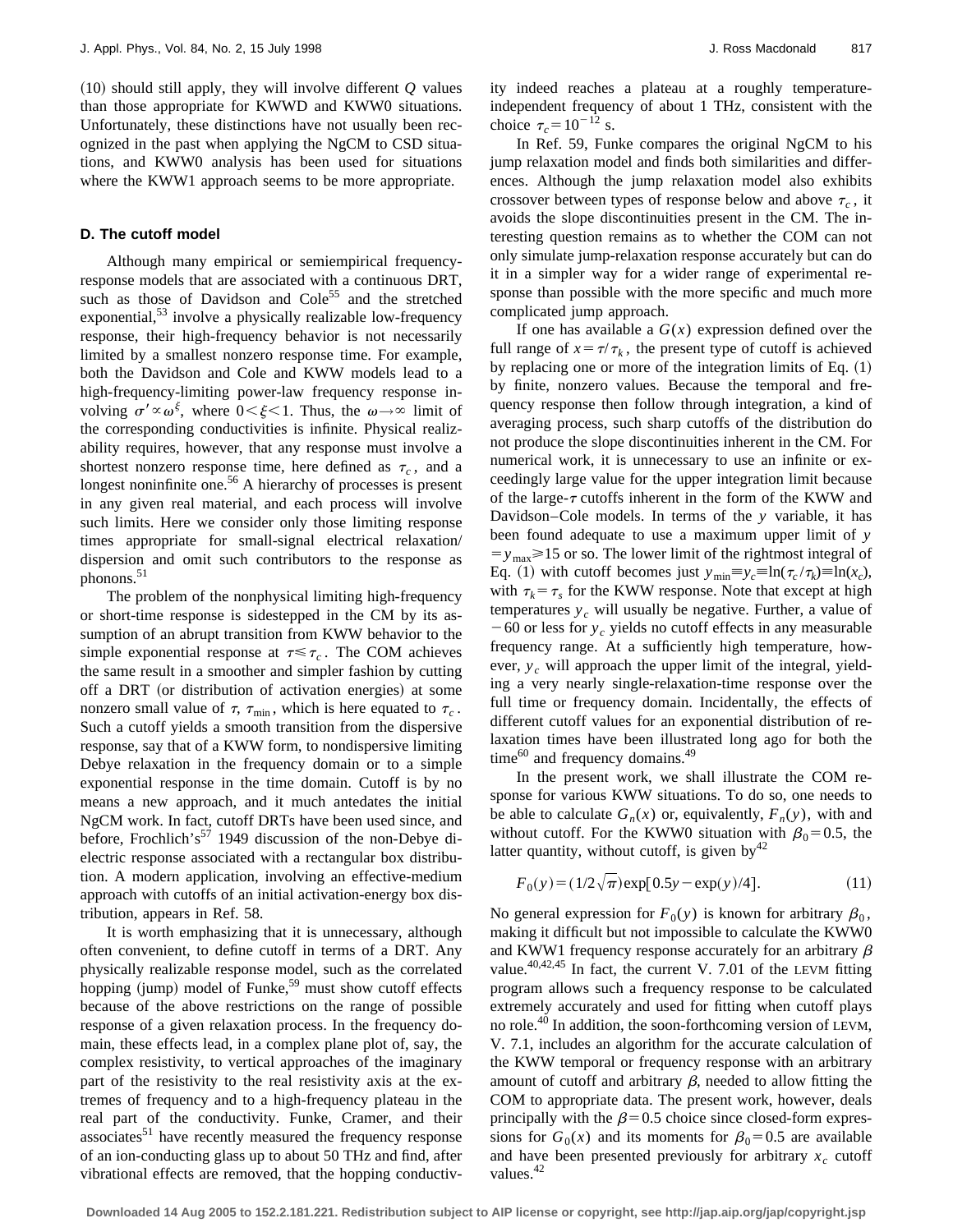

FIG. 1. Some temporal-response relaxation curves for KWW1 and KWW0 models with (CO) and without (NCO) small- $\tau$  DRT cutoff at  $\tau = \tau_c$ . Here  $\beta_1 = \beta_0 = 0.5$ ,  $\tau_c = 10^{-12}$  s, and  $\tau_N = 1$  s here and hereafter. The *x* axis involves  $t^{0.5}$  in order to show the approach to stretched-exponential behavior. The  $\tau_s$  value is that appropriate for the *T*=400 K, *z*=0 ionic-conductor material analyzed in Sec. II.

Some characteristic temporal responses are illustrated in Fig. 1. These essentially exact results have been calculated using the appropriate expressions for  $F_n(y)$ . Here we contrast KWW1 and KWW0 responses, each with cutoff, thus yielding COM behavior, and response without it. The abscissa is taken proportional to  $t^{1/2}$  in order to immediately show similarities and differences from an ordinary stretched exponential response with  $\beta_0=0.5$ . The vertical dashed line indicates the position of  $\tau_c$ . The value of  $\tau_s$  used here is that following from the analysis of the next section for *T*  $=400$  K. In addition, that analysis yielded a value of the cutoff parameter  $y_c$  of 2.032 for this relatively high temperature. All these values are used for both the KWW1 and KWW0 responses.

Figure 1 shows that the KWW0 response without cutoff is just stretched exponential behavior, as required from the present definitions. But the figure also demonstrates that only for  $t \ge \tau_c$  do the other curves appear to approach the stretched-exponential response. Note that the limiting slopes of the two cutoff lines are the same, as are those without cutoff. At the present temperature, we see that the KWW1 curve is not of the stretched-exponential form over its full range, even in the absence of cutoff. But the present type of presentation is not very sensitive to departures from the stretched-exponential response, and the more detailed analysis presented in Sec. III B indicates that true stretchedexponential behavior only appears for the KWW0 without cutoff; all other situations lead to the stretched-exponential response with time-dependent  $\beta$ , indicating that Eq. (5) is then not appropriate, except perhaps over a very limited temporal range.

Although one does not need to know  $\tau_e$  in order to calculate the COM temporal response, its value may be estimated by fitting the response over a time range where simple exponential behavior, arising from cutoff, is dominant. For the present value of  $\tau_c$ , such a fitting has been carried out over the range  $10^{-16} \le t \le 10^{-14}$  s. Similarly, when frequency-response data are available, one can fit the Debye range of  $10^{14} \le \omega \le 10^{16}$  r/s in order to estimate  $\tau_e$ . For cutoff time and frequency response data calculated as described above, one obtains for  $T=400$  K the following  $\tau_e / \tau_c$  estimates for frequency and time, respectively, KWW1: 1.35, 1.46, and KWW0: 1.28, 1.35. These values lead, using Eq.  $(6)$ , to  $Q$  estimates of the order of 4, very different from 1. There is, of course, no single-relaxation-time response region for the NCO KWW0 temporal data, but fitting of the NCO KWW1 response with the stretched-exponential model over the above small- $\tau$  range yields  $\tau_e / \tau_c = 0.373$  and  $\beta_0$  $=0.948$ , not the simple-exponential response but close to it. More *Q* results are presented in Sec. III.

It is worth emphasizing that for real data of a sufficient range, LEVM fitting with a response model such as that of Davidson and Cole, for which  $G(x)$  is known (or can be rapidly and accurately calculated numerically, e.g., the KWW) for all values of its power-law exponent,  $\beta$ , leads not only to estimates of  $\tau_s$  and  $\beta$  but to one of  $y_c$  as well, yielding an estimate of  $\tau_c$ . As shown in the present work, because of the saturation effect associated with a nonzero value of  $\tau_c$ , one need not measure the frequency response up to frequencies of the order of  $\omega_c \equiv \tau_c^{-1}$ ; instead, it is only necessary to have data available over a limited frequency range at a temperature where some  $\tau_c$ -related deviation from dcconductivity Arrhenius behavior is present.

# **II. EXPLANATION OF NON-ARRHENIUS BEHAVIOR IN FAST IONIC CONDUCTORS**

As mentioned in the Introduction, Ngai and  $Rizos<sup>2</sup>$  have recently claimed that the NgCM can quantitatively explain the non-Arrhenius conductivity of glassy, fast-ionic conductors, and they have demonstrated their approach using the *z*  $=0$  results of Kincs and Martin<sup>1</sup> for the  $zAg I+(1-z)$  $\times$ (0.525 Ag<sub>2</sub>S+0.475B<sub>2</sub>S<sub>3</sub>:SiS<sub>2</sub>) glass, data that NR "chose to model as closely as possible.'' Although the pioneering NR work is a simulation/modeling of the situation and does not involve direct fitting of the actual KM  $z=0$  data, NR make the remarkable statements that, ''The non-Arrhenius temperature dependence of the experimental data of KM is reproduced in its entirety by the calculations using the coupling model without any unknown or indeterminable parameter,'' and, ''...the coupling scheme can reproduce this non-Arrhenius temperature dependence quantitatively without the introduction of any unknown or indeterminable parameter.'' Here, it will be shown that, even though the NR results predict an approach to conductivity saturation at high temperatures, they are not in adequate qualitative agreement with the data of KM, and it will be demonstrated how the COM approach may be used to achieve semi-quantitative agreement, as well as an additional physical insight into the phenomena present.

First, let us list the actual parameters and their values used in the NR analysis and then demonstrate how that analysis may be modified and corrected. Note that in a simulation, no model parameter values are determined by direct fitting of the model to the data, and it is thus necessary to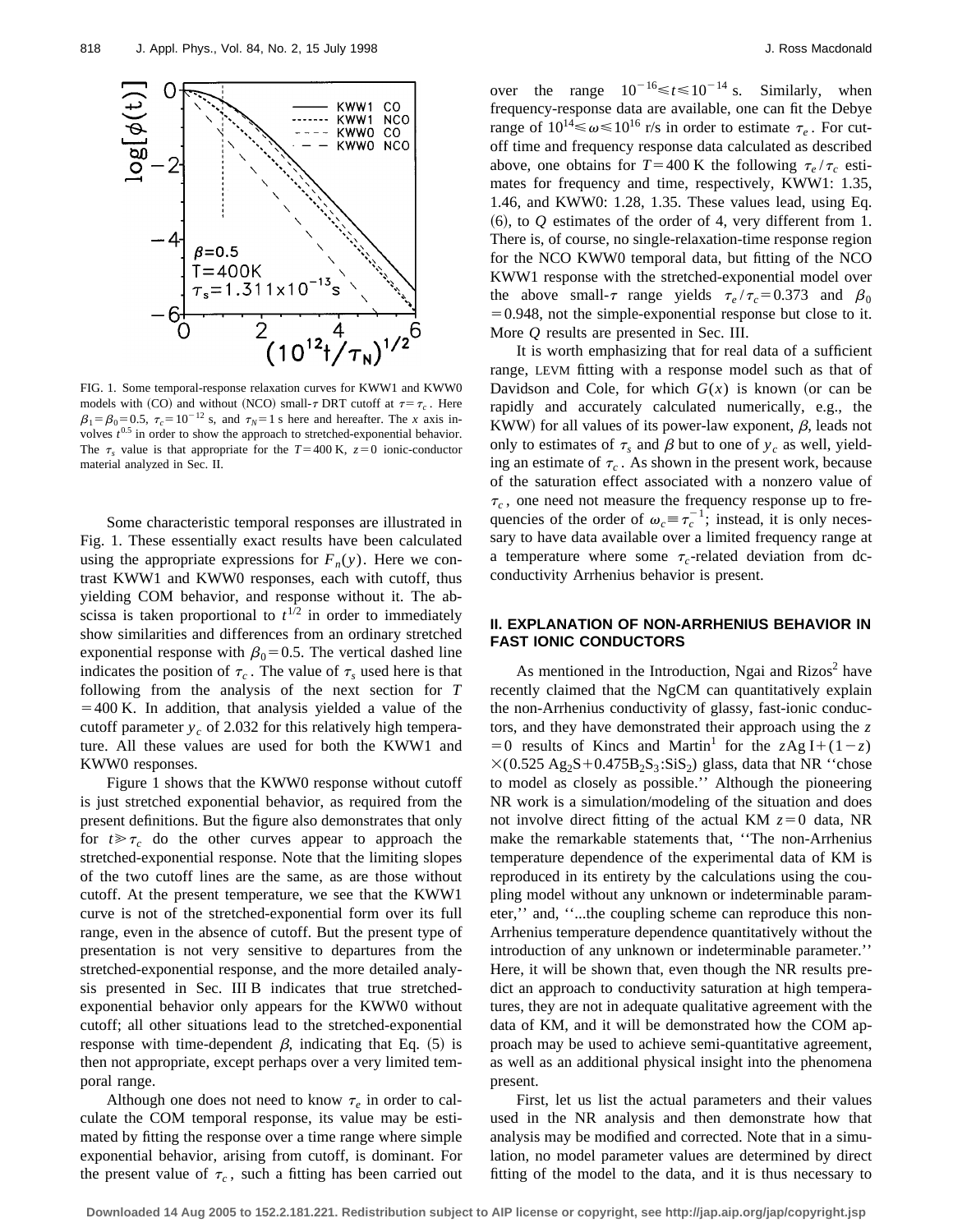rely on other information to obtain what one hopes will be an appropriate set. But NR claim that the NgCM they use for their analysis is ''parameterless,'' suggesting that no parameters are present and thus no values are needed. This is not the case. The following values were actually used by NR, apparently based on guesses and/or values found in other experiments for other materials:  $\beta_0 = 0.4$ ,  $\tau_c = 10^{-12}$  s, and  $\epsilon_{\infty}$  = 15. In addition, NR used the  $z=0$  KM low-temperaturelimiting activation energy estimate,  $E_s$ , of 0.33 eV and the KM  $T=298$  K low-temperature-extrapolated dc conductivity,  $\sigma_{\text{dc}} = 1/\rho_s = 0.0014$  ( $\Omega$  cm)<sup>-1</sup>. Finally, the glassy fastionic material analyzed here and by NR is a thermally activated conductive system, and so should be analyzed by a CSD1 approach, as done using the KWW1 below. But in the work of Ref. 2, NR show only the KWW0 results and apparently did not recognize that their use of the Moynihan CSD1 formalism should require that the stretched-exponential behavior of their Eq. (3) [the present Eq. (5) with  $t \ge \tau_c$ ] should be replaced by the KWW1 temporal response, the response not fully of stretched-exponential character.

Since Arrhenius behavior was observed by KM at sufficiently low temperatures, the above  $\sigma_{\rm dc}$  value may be used to obtain the temperature dependence of the dc resistivity,  $\rho_s$ , in the low-temperature region only,

$$
\rho_s(T) = \rho_{s\infty} \exp(E_s/kT)
$$
  
= 0.001 874 8 exp(0.33 eV/kT) (Ω cm), (12)

in agreement with the NR result. Ngai and Rizos then used the electric modulus formalism<sup>50</sup> in order to obtain an expression for the temperature dependence of the  $\tau_s$  of Eq. (5). Although NR characterized this approach as ''formal,'' since the actual DRT introduced in this formalism may be of only mathematical use and not necessarily of physical significance, it is interesting that in earlier work Ngai and coauthors<sup>61</sup> invoked the fundamental Paley–Wiener Fouriertransform criterion to show that simple exponential decay (and thus a continuous or discrete distribution of single relaxation times such as that considered here) is not a viable description of relaxation phenomena. Luckily for DRT analysis and for the CM, it has recently been shown that the Paley–Wiener criterion does not, in fact, preclude simple exponential relaxation response.<sup>62</sup>

The pertinent equation following from the Moynihan modulus formalism may be written  $\text{as}^{50}$ 

$$
\sigma_{\rm dc}(T) = \epsilon_V \epsilon_\infty / \langle \tau \rangle_0 \equiv \epsilon_V \epsilon_\infty / [\tau_s(T) \langle x \rangle_0], \tag{13}
$$

where  $\epsilon_V$  is the permittivity of vacuum, and in the original work  $\epsilon_{D\infty}$  appeared in place of  $\epsilon_{\infty}$ . In spite of the widespread usage of Eq.  $(13)$  since 1973, it has recently been shown to be incorrect.<sup>42,45,47</sup>

For CSD situations, in addition to the ubiquitous  $\epsilon_{D^\infty}$ , there is an additional frequency-dependent effective real dielectric constant present,<sup>42</sup>  $\epsilon_C(\omega)$ . Its low- and highfrequency-limiting values are denoted as  $\epsilon_{C0}$  and  $\epsilon_{C\infty}$  and are purely conductive-system quantities. The full highfrequency-limiting dielectric constant is thus  $\epsilon_{\infty} = \epsilon_{C\infty}$  $+\epsilon_{D^\infty}$ . In many cases of interest,  $\epsilon_{C^\infty}(<\epsilon_{C0})$  is not negligible in size compared to  $\epsilon_{D^\infty}$ . Unfortunately, the distinction between  $\epsilon_{C^\infty}$  and  $\epsilon_\infty$  has usually gone unrecognized in the past, and fitting measurements have yielded an estimate only of  $\epsilon_{\infty}$ , rather than of both  $\epsilon_{C\infty}$  and  $\epsilon_{D\infty}$  separately. A recent LEVM analysis of  $Na<sub>2</sub>O-SiO<sub>2</sub>$  at 321 K yielded,<sup>47</sup> however, estimates of these quantities of about 5.3 and 4.8, respectively, consistent with the  $\epsilon_{\infty}$  value of the order of 10 often quoted for such glassy materials. Further, an earlier analysis<sup>44</sup> of CaTiO<sub>3</sub>:30% Al<sup>3+</sup> suggested that  $\epsilon_{C0}$  was about 60 at 422 K, certainly quite different from any likely  $\epsilon_{D^\infty}$  value.

With all possible temperature dependencies shown explicitly, the correct equation for the CSD1 response, one that replaces Eq.  $(13)$ , is<sup>42,45</sup>

$$
\rho_s(T) = \tau_s(T) / \left[ \epsilon_V \epsilon_{C\infty}(T) \langle \{x(T)\}^{-1} \rangle_1 \right],\tag{14}
$$

which can be rewritten with temperature dependence suppressed as

$$
\rho_s = \tau_s \langle x \rangle_0 / (\epsilon_V \epsilon_{C^{\infty}}). \tag{15}
$$

Note that even when  $\epsilon_{C^\infty}$  is less than unity, as it is for the present KM data, it plays a crucial role in determining the ratio  $\rho_s/\tau_s$ .

Here, Eq.  $(15)$ , unlike Eq.  $(13)$ , involves only conductive-system quantities, as it should. Note that although  $\langle x^{-1} \rangle_1$ , and thus  $\langle x \rangle_0$ , do not involve  $\tau_s(T)$  directly, they will, in general, involve possibly temperature-dependent shape parameters, such as the  $\beta$  of Eq. (5), and they may be strongly affected by the presence of cutoff of the DRT involved in a fitting model. Further, as already mentioned, if a KWW1 fit of frequency-response data yields an estimate of  $\beta$ , it should be designated  $\beta_1$ , then used in  $\langle x^{-1} \rangle_1$  or  $\langle x \rangle_0$ , and distinguished from the different quantity  $\beta_0$ , which is approximately given by<sup>45–47</sup>  $1-\beta_1$ . For real data situations, ones where  $\epsilon_{D\infty}$  it should also be emphasized that since the standard methods of Moynihan modulus-formalism fitting do not take separate account of the effect of  $\epsilon_{D\infty}$ , a quantity always present, the  $\beta$  obtained from such a fitting, not distinguished from  $\beta_0$  in the past, is usually a poor estimate of  $\beta_1$ .

For a KWWD or KWW0 response, the general expression for  $\langle x \rangle_0$  is<sup>42,50</sup>

$$
\langle x \rangle_0 = \Gamma(1/\beta)/\beta,\tag{16}
$$

where  $\Gamma$  is the ordinary gamma function, and  $\beta$  is  $\beta_0$  or  $\beta_D$ , respectively. But, as discussed above, for the CSD1 response, it is  $\beta_1$ . Equation (16) only applies exactly in the absence of cutoff. Therefore, it is not appropriate to employ it, except in the low-temperature region, where the highfrequency simple-Debye part of the response at frequencies in the neighborhood of  $\omega_c$  and larger is a completely negligible part of the full response. At higher temperatures, for both the CM and the COM one should use the cutoff version of Eq.  $(16)$  for the KWW0 response. As shown earlier,<sup>42</sup> the appropriate expression for  $\beta$ =0.5 is

$$
\langle x \rangle_0 = 4\Gamma(\frac{3}{2}, x_c/4)/\Gamma(\frac{1}{2}, x_c/4),\tag{17}
$$

where  $\Gamma(a,z)$  is the incomplete gamma function.  $\langle x \rangle_0$  decreases as  $x_c$  decreases and reaches a value of 2 when  $x_c = 0$ , as does Eq. (16) for  $\beta = 0.5$ .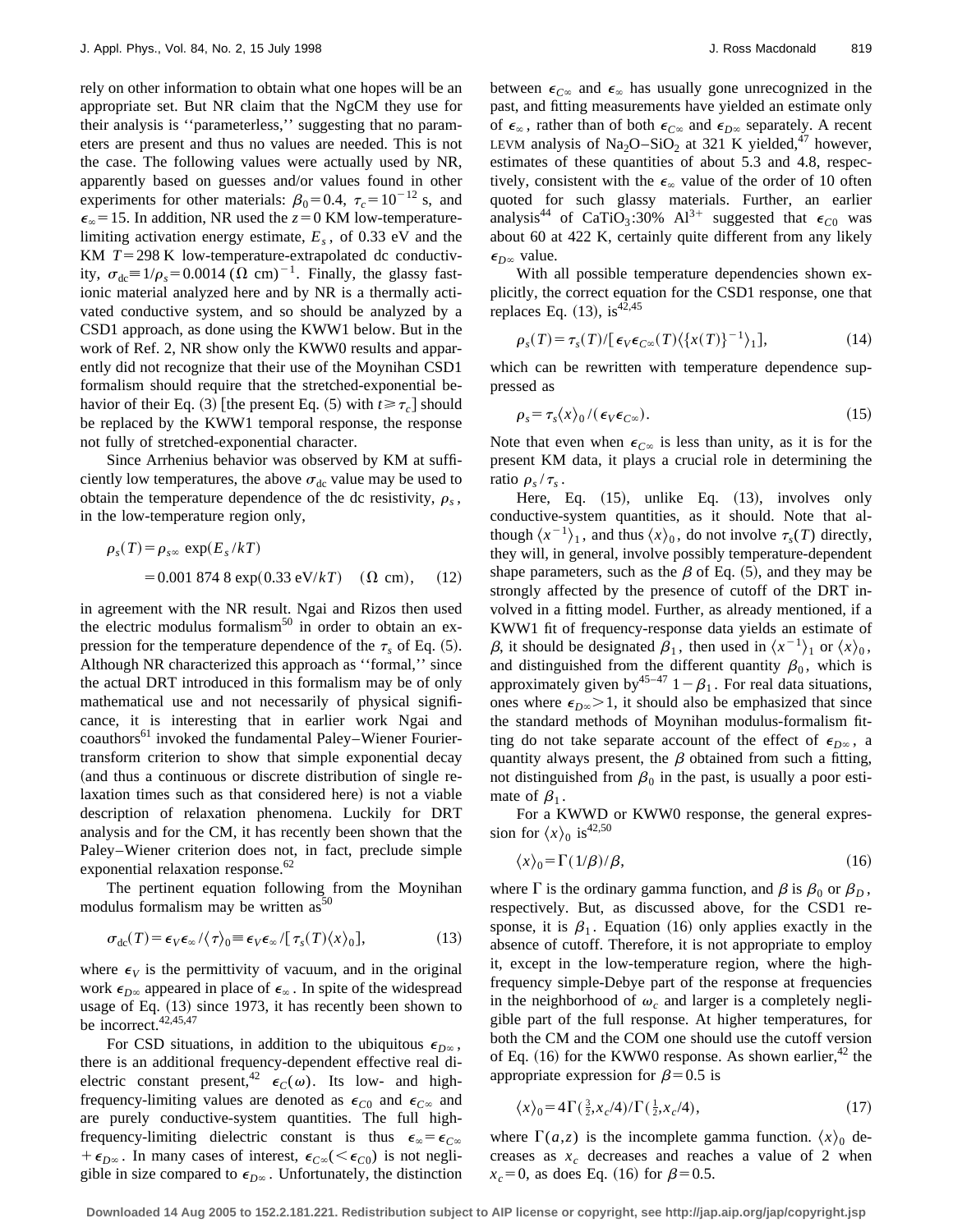Ngai and Rizos did not use Eq.  $(17)$  in their work. But, recognizing that Eq.  $(16)$  was inappropriate, they obtained approximate values of  $\langle x \rangle$ <sup>0</sup> at several temperatures above  $275$  K by using Eq.  $(2)$  with approximate estimates of  $G_0(x)$ . The latter quantities were themselves obtained by a Tikhonov inversion of the full NgCM temporal response, the combination of Eqs. (8), with  $Q=1$ , and (9). Because of the poor resolution of such an inversion, required by this method to tame the ill-posed character of inversion calculations involving continuous distributions, their results did not yield an isolated discrete line for the  $\phi_e(t)$  part of the response but instead led to an appreciably broadened continuous DRT in place of it. The LEVM program includes an inversion algorithm with much higher resolution, one that allows one to obtain single lines for discrete distributions and to distinguish continuous and discrete parts of a complete distribution.<sup>40,41,46</sup>

Note that when  $\tau_s$  exhibits Arrhenius behavior, the usual CSD1 situation, the cutoff quantity  $y_c$  becomes

$$
y_c = -(kT)^{-1} [E_s + kT \ln(\tau_{s\infty}/\tau_c)],
$$
 (18)

somewhat reminiscent of Eq. (10). Since  $\tau_{s\infty}$  will usually be appreciably less than  $\tau_c$ , it is possible for  $y_c$  to become positive at a sufficiently high temperature.

To obtain an expression with which to calculate  $\tau_s(T)$ , Ngai and Rizos combined Eqs.  $(12)$ ,  $(13)$ , and  $(16)$ , using the guessed values  $\beta_0$ =0.4 and  $\epsilon_\infty$ =15. They gave the result

$$
\tau_s(T) = 10^{-14.6} \exp(0.33 \text{ eV}/kT) \text{ s}, \qquad (19)
$$

where the sign of the exponent of their pre-exponential factor has been corrected. In contrast, direct calculation using  $\beta$  $= \beta_1 = 0.6$  yields  $\tau_s(T) \approx 10^{-14.78}$  exp(0.33 eV/*kT*) s. But, as we shall see, neither result is adequate.

Consider now a much more appropriate calculation of  $\tau_s(T)$  using the cutoff model. Although  $\beta_1$  is often found to be temperature dependent, in the absence of further information we shall take it independent of temperature, as did NR for  $\beta_0$ . Further, we take its value as 0.5, consonant with the KWW0 DRT expression of Eq.  $(11)$ .

Kincs and Martin<sup>1</sup> listed two  $z=0$   $\sigma_{dc}$  values at 298 K: a value extrapolated from low-temperature results,  $\sigma_{\text{dec}}$  $=0.0014$  ( $\Omega$  cm)<sup>-1</sup>, and the smaller actual value at that temperature,  $\sigma_{\text{dca}}$ =0.0010 ( $\Omega$  cm)<sup>-1</sup>. Only  $\sigma_{\text{dce}}$  was used by NR, but the use of both quantities allows one to avoid the need to make any arbitrary assumption about the value of the  $\epsilon_{C\infty}$  quantity of Eq. (15). From Eqs. (15), (16) with  $\beta=0.5$ , and  $(17)$ , it follows from the cutoff model that

$$
\sigma_{\text{dce}}/\sigma_{\text{dca}} = 2\Gamma(\frac{3}{2}, x_c/4)/\Gamma(\frac{1}{2}, x_c/4). \tag{20}
$$

Since the above ratio is 1.4 at  $T = 298$  K for the  $z = 0$  material, we need only solve Eq. (20) for  $x_c$  and so obtain  $\tau_s$  (298) K) using  $\tau_c = 10^{-12}$  s. A root-finding procedure yielded  $\tau_s$  $=$  3.4724 $\times$ 10<sup>-12</sup> s. This value and  $E_s$  = 0.33 eV then led to  $\tau_{\rm ss} \approx 9.114 \times 10^{-18}$  s, much smaller than that in Eq. (19).

We may now solve Eq.  $(18)$  for the temperature at which  $y_c=0$  and  $\tau_s = \tau_c$ . The result is about 330 K. Finally, since all quantities in Eq.  $(15)$  are now known at  $T=298$  K out  $\epsilon_{C\infty}$ , it may be evaluated. The result found is 0.1098, very much smaller than the NR value of  $\epsilon_{\infty}$  = 15. In the absence of



FIG. 2. Log plots of calculated  $\sigma_{dc}(T)$  curves versus  $1/T$  for *z*AgI  $+(1-z)x$  (0.525 Ag<sub>2</sub>S+0.475 B<sub>2</sub>S<sub>3</sub>:SiS<sub>2</sub>) glass with  $z=0$  and 0.4. All results were calculated by the present COM approach with  $\beta_1=0.5$ . Glass transition temperatures are indicated by the vertical dashed lines. The Ng-COM curve involves an  $\epsilon_{C^\infty}$  value of 15, rather than its far smaller proper value, in order to illustrate some of the effects of the Ngai and Rizos choice of  $\epsilon_{\infty}$ =15. Here and hereafter,  $\sigma_N$ =1 ( $\Omega$  cm)<sup>-1</sup>.

additional information, which would be available from fitting the full data, we shall take  $\epsilon_{C^\infty}$  temperature independent, just as NR did for  $\epsilon_{\infty}$ . Had the original modulus-formalism expression of Eq.  $(13)$  used by NR been appropriate rather than Eq. (15), an estimate of  $\epsilon_{\infty}$  smaller than unity would have been found by the above procedure, but it would have had to be rejected on physical grounds. On the other hand, since  $\epsilon_{C\infty}$  is essentially just a conductive-system proportionality constant, as shown by Eq.  $(15)$ , it may be either much smaller or even much larger than unity.

Now that an appropriate expression for  $\tau_s(T)$  is available over the full temperature range, we can use the combination of Eqs. (15) and (17) to calculate  $\sigma_{dc}(T) = 1/\rho_s(T)$ and  $\tau_s(T)$  "data" as functions of temperature. This has been done at 10° intervals over the range  $90 \le T \le 610$  K, and the above procedure has also been used to obtain results for  $z=0.4$  as well. Conductivity curves are presented in Fig. 2 for both the low-temperature-extrapolated Arrhenius behavior and the corresponding calculated non-Arrhenius response. Because of the density of calculated points, here and subsequently, only lines connecting the points are included, without the points themselves. The actual data points shown were obtained by scaling from an enlarged copy of the KM Fig. 2. Note that the data values shown at  $T^{-1} = (298 \text{ K})^{-1}$ were used in the calculations and so agree exactly with the corresponding calculated values. The small deviations apparent at the lower temperatures may arise from multiple causes: for example, the present assumption of temperatureindependent  $\beta_1$  and  $\epsilon_{C\infty}$ , errors in the graphical estimation by KM of the dc conductivities at each temperature, errors in the present scaling procedure, and possible small differences between the actual activation energies for  $z=0$  and 0.4 and those estimated by KM and used herein.

Incidentally, for  $z=0.4$  where  $E_s=0.25$  eV,  $\epsilon_{C\infty}$  was found to be about 0.0919, surprisingly close to the above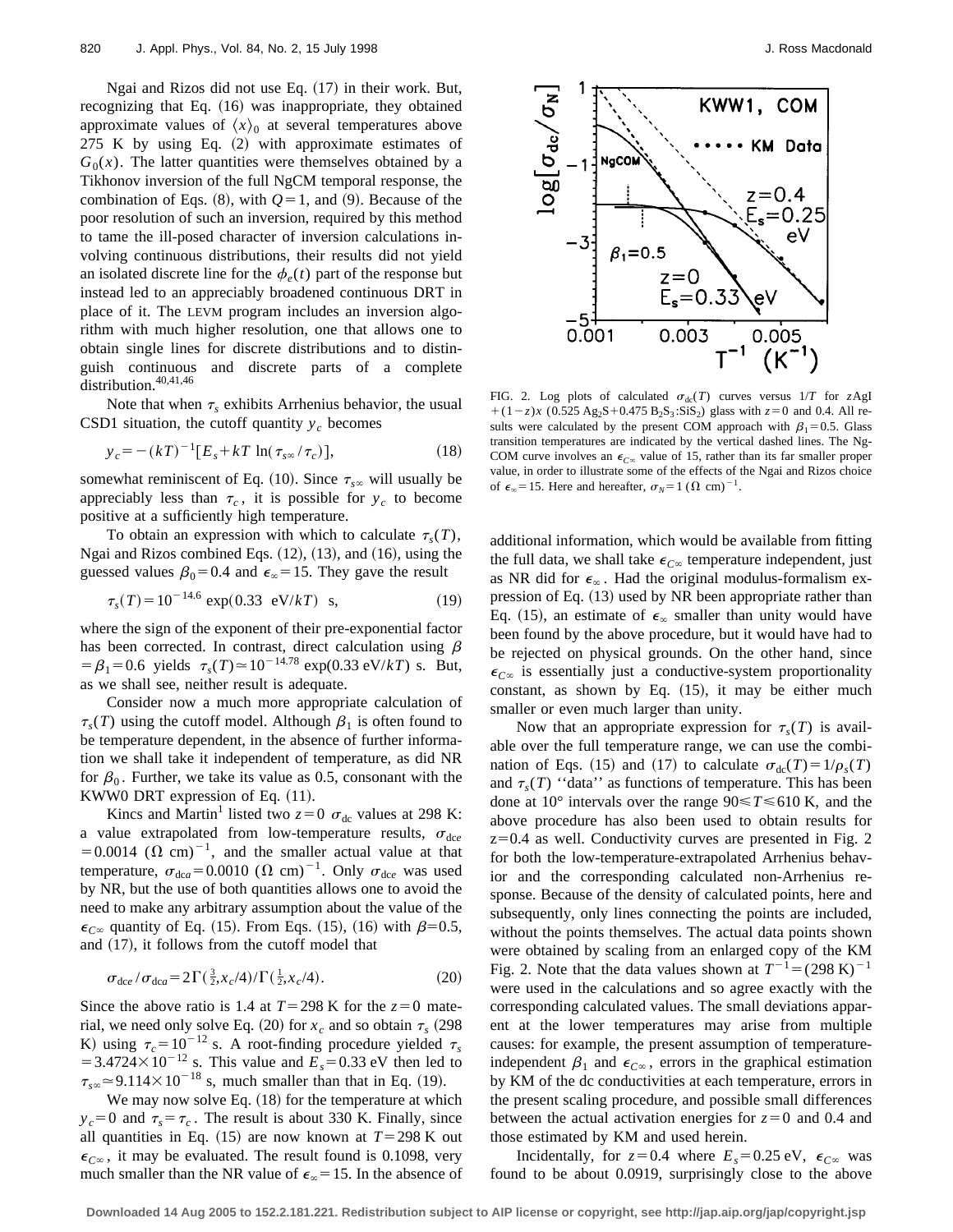

FIG. 3. Temperature variation of the apparent  $E<sub>s</sub>$  activation energy for  $z$  $=0$  and 0.4, solid and long-dashed lines, respectively. Also, temperature variation of the  $z=0$  apparent  $E_e$  Debye-response activation energy, and its actual behavior calculated using Eq. (10). The NgCOM curve is derived from that of Fig. 2, and the NgCM curve is a smoothed version of that presented by Ngai and Rizos (Ref. 2). The large open squares show values estimated by Kincs and Martin from their data. Here  $\beta_1=0.5$  for the COM curves and  $\beta_0$ =0.4 for the NgCM results.

 $z=0$  value. Figure 2 also includes a curve marked NgCOM, the outcome of a  $z=0$  calculation of the present cutoffmodel type using a constant value of  $\epsilon_{C\infty}$ =15, in order to illustrate the deleterious effect of such a large value. For completeness, all the curves have been extended beyond the  $T=T<sub>g</sub>$  points, ones designated by the vertical dotted lines.

Numerical differentiation has been used to calculate the apparent activation energy, *Esap* , curves from the present  $\sigma_{dc}(T)$  calculated curves, and the results are illustrated by the solid and long-dashed lines in Fig. 3. In addition, Fig. 3 includes curves derived from the NgCOM results of Fig. 2, and a smoothed curve, designated NgCM, the result of the  $NR$  coupling model calculation.<sup>2</sup> It is not clear why the NgCM curve approaches 0.31 eV rather than the proper value of 0.33 eV at low temperatures. Further, this curve reaches an implausible high-temperature limiting value of  $E_s\beta_0=0.33\times0.4=0.132$  eV, rather than continuing to decrease smoothly toward zero as the temperature increases.

Also shown in Fig. 3 are a few apparent activation energy points (large open squares) scaled from Fig. 3 of Kincs and Martin.<sup>1</sup> Although the present solid-line and long-dashed COM curves and these KM points are in semiquantitative agreement, there are several reasons, in addition to those listed above in connection with the Fig. 2 results, for the remaining discrepancies: (a) the present work is a simulation, not a fit of extensive data; (b) differentiation magnifies errors; the 0.5 value of  $\beta_1$  used here is unlikely to be fully appropriate, especially since  $\beta_1$  may be temperature dependent; and (c), in obtaining their values of  $\sigma_{dc}$ , KM apparently took no account of possible electrode effects.<sup>42,45</sup> Most of these same limitations, or their CM equivalents, apply to the NR analysis as well. Thus, although it seems an exaggeration to claim, as NR have done, that their application of the CM to the present  $z=0$  data reproduces the non-Arrhenius temperature dependence of the KM data in its entirety, their work on the problem was nevertheless seminal.

Figure 3 also includes a dotted curve of  $E_{\text{cap}}$ , the common apparent activation energy of the Debye-region quantities  $\rho_e$  and  $\tau_e$ , which are connected by Eq. (15) with  $\langle x \rangle_0$  $=1$  and the ''*s*'' subscripts changed to ''*e*.'' See the next section for a discussion of the calculation of these quantities with the CM or COM. As expected, the low-temperature asymptotic limit of the  $E_{\text{eap}}$  curve for the  $z=0$  case is 0.33  $\times$ 0.5=0.165 eV= $E_{e0}$ . Finally, Fig. 3 also includes a curve of the  $E_e(T)$  activation energy, calculated using Eq. (10). Unlike the apparent  $E<sub>s</sub>$  curve, we see that it increases with temperature rather than remaining temperature independent. This is, of course, an indication of the unsuitability of the Arrhenius equation at high temperatures and is intimately linked with the approach to saturation of  $\sigma_{dc}(T)$  at high temperatures.

It is important to emphasize the distinction between apparent and actual activation energies for the present situation. If there were no cutoff effects present, it would be necessary for  $E<sub>s</sub>$  to increase, *not* decrease, with increasing temperature, in order to explain the approach to saturation of the conductivity. For the  $z=0$  situation,  $E<sub>s</sub>$  would then have to be about 0.40 eV at 400 K and 0.56 eV at 590 K to explain the observed saturation. Kincs and Martin have suggested that the saturation effects in their data might be associated with a temperature-dependent ionic mobility in the region where all available mobile ions are fully dissociated. But such a full dissociation, in the absence of cutoff, would lead to a limiting conductivity of more than 530 ( $\Omega$  cm)<sup>-1</sup>, as shown by the high-temperature limit of Eq.  $(12)$ .

While some temperature-dependent mobility effects cannot be ruled out by the present analysis, its good prediction of the approach to saturation, based entirely on cutoff at  $\tau_c$ , an effect unconnected with temperature-dependent mobility or *Es* activation energy changes, strongly suggests that cutoff is likely to be the cause of the observed approach to saturation. If so, it appears that the only practical way to obtain higher high-temperature conductivity is to find or create a material with a smaller value of  $\tau_c$ , clearly not an easy task.

A comparison of the saturated conductivities shown in Fig. 2 for the  $z=0$  and 0.4 values indicates that the lower value of  $E<sub>s</sub>$  of the latter material does not lead to higher limiting conductivity, although if  $\epsilon_{C^\infty}$  were larger, a higher saturation value would be achieved, as shown by the Ng-COM curve of Fig. 2. But  $\epsilon_{C^{\infty}}$  is not a separately disposable quantity, as confirmed by Eq.  $(15)$ , which demonstrates that at low temperatures  $\epsilon_{C\infty}$  is determined by the  $\rho_s/\tau_s$  ratio for a given value of  $\beta$ . Although it might appear from Eq. (15) that to obtain maximum dc conductivity at a given temperature  $\tau_s$  should be as small as possible, decreasing  $\tau_s$  increases  $y_c$  and thus  $\langle x \rangle_0$ , resulting in a compensating effect. It thus seems that higher conductivity requires either a smaller temperature-independent value of  $\tau_c$  or a  $\tau_c$  that decreases with increasing temperature, neither choice a readily controllable possibility. Even though their application of the NgCM to explain the non-Arrhenius effects observed by KM is imperfect, Ngai and Rizos deserve great credit for first suggesting that the effect in fast ionic conductors is associated with the influence of a nonzero  $\tau_c$ .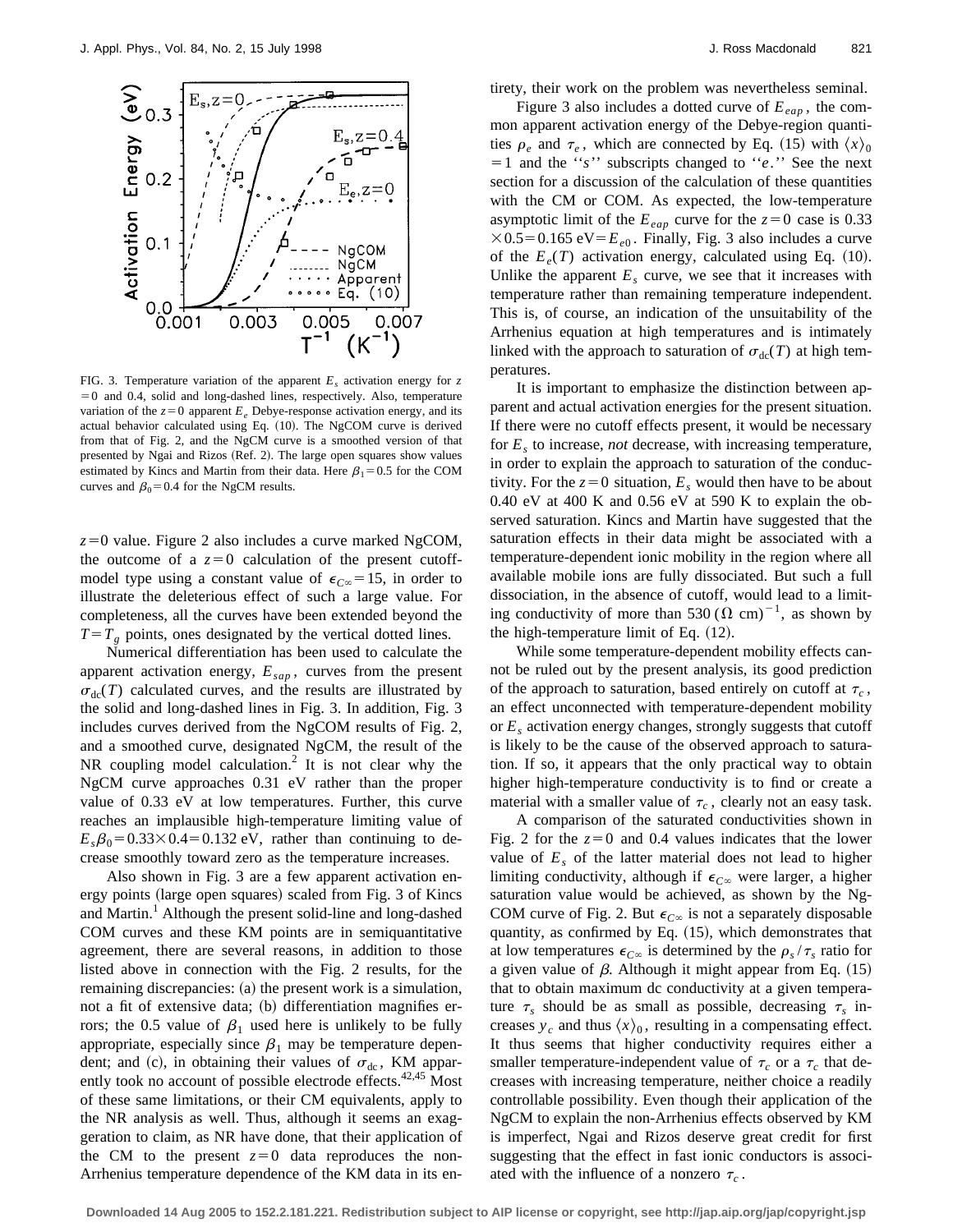TABLE I. Calculated and fitting frequency–domain results for  $z=0$ , *T* = 200 K, KWW situations with  $\beta$ =0.5 and  $\tau_c$ =10<sup>-12</sup> s. Here and elsewhere,  $\rho_N = 1 \Omega$  cm and  $\tau_N = 1$  s.  $n = 1$ : KWW1;  $n = 0$ : KWW0.

| A                          | R         | $\mathcal{C}$             | D                       | E                      |
|----------------------------|-----------|---------------------------|-------------------------|------------------------|
|                            | Type, $n$ | COM                       | <b>CM</b>               | COM fit of CM          |
| $\rho_s/\rho_N$            | 0,1       | $3.928 \times 10^5$       | $3.928 \times 10^5$     | $3.925 \times 10^5$    |
| $\tau_{s}/\tau_{N}$        | 0,1       | $1.885 \times 10^{-9}$    | $1.885 \times 10^{-9}$  | $1.875 \times 10^{-9}$ |
| $y_c$                      | 1         | $-7.542$                  | $-60$                   | $-7.756$               |
|                            | $\theta$  | $-7.542$                  | $-60$                   | $-8.708$               |
| $\langle x^{-1} \rangle_1$ |           | 0.4935                    | 0.4935                  | 0.4942                 |
| $\langle x \rangle_0$      | 0         | 2.026                     | 2.000                   | 2.015                  |
| $\rho_e/\rho_N$            |           | $(7.974 \times 10^3)$     | $7.144 \times 10^3$     |                        |
|                            | $\theta$  | $(1.490 \times 10^{4})$   | $1.114 \times 10^{4}$   |                        |
| $\tau_e/\tau_N$            |           | $(7.752 \times 10^{-11})$ | $6.955 \times 10^{-11}$ |                        |
|                            | $\theta$  | $(7.940 \times 10^{-12})$ | $9.819 \times 10^{-13}$ |                        |
| Q                          | 1         | 1.786                     | 1.602                   |                        |
|                            | $\theta$  | 0.0677                    | 0.0226                  |                        |
| $\gamma_{\text{x}}$        |           | 0.2268                    | 0.4438                  |                        |
|                            | $\Omega$  | 6.771                     | 8.965                   |                        |

# **III. COMPARISON OF CUTOFF AND COUPLING MODEL PREDICTIONS**

#### **A. General**

Most of the comparisons in this section deal with frequency rather than with the temporal response, and they all involve the results of the  $z=0$  calculations of the last section. Until now, the CM has only been defined at the temporal level; thus, it is appropriate to consider how it might be defined in the frequency domain. Although COM time dependence has already been illustrated in Fig. 1 for KWW0 and KWW1 models with and without cutoff, some comparison in the time domain between COM and CM dependencies is worthwhile and will be presented first. Because of the high frequencies or short times involved in the Debye part of the CM or COM response, there has, so far, been little or no detailed fitting of data with either of these models in the range near  $\omega_c$  or  $\tau_c$ . This is one reason why the results in the preceding section are important: they explain an interesting and relatively common observed effect using the COM approach without the need for data actually extending up to  $\omega_c$ or down to  $\tau_c$ .

The range of expressions for and values of *Q* that have appeared implicitly or explicitly in previous NgCM work might be thought to make its actual application ambiguous in situations where  $\tau_e$  is not determined directly from data fitting, i.e., in most previous NgCM studies. For example, Eq. (6) shows that without knowledge of  $Q$ ,  $\tau_e$  cannot be determined, or *vice versa*. NR have avoided this problem in the work of Ref. 2 by using the modern<sup>52</sup> version of the NgCM, one where in Eq. (6),  $Q=1$  by hypothesis.<sup>36</sup> It should be recalled that this choice of  $Q$  only applies for the KWW0 (or KWWD) response, not for the KWW1 time or frequency response; see Sec. III C and Table I for details.

Ngai and Rizos have presented a form of Eq.  $(13)$  for  $\tau_e \leq \tau_c$ , with the equation rewritten for  $\tau_e$  rather than for  $\tau_s$ and with  $\langle x \rangle_0 = 1$ . Although these choices are appropriate for the exponential response region, there remain several problems with this approach: the use of  $\epsilon_{\infty}$  instead of  $\epsilon_{C\infty}$ ; the implicit identification of  $\rho_e$  with  $\rho_s \equiv \sigma_{dc}^{-1}$ ; and the condition  $\tau_e \leq \tau_c$  itself. In the calculation of  $\tau_e(T)$  for the  $z=0$  situation of the previous section, it was found that  $\tau_e$  approaches  $\tau_c$  asymptotically as the temperature increases, and it is 35% larger than  $\tau_c$  at  $T = 400$  K and is still 2% larger at 500 K. This behavior is physically plausible. If  $\tau_c$  is the primitive  $(NgCM)$  or limiting  $(COM)$  response time of the system, there should be no smaller response time for the overall relaxation process considered.

The above behavior of  $\tau_e(T)$ , which applies for either the temporal or frequency-domain response, as discussed below, means that  $\tau_e(T)$ , like  $\rho_s(T)$ , can only exhibit an Arrhenius response with a temperature-independent  $\tau_{\varphi\infty}$  and  $E<sub>e</sub>$  at low temperatures. By contrast, the conventional NgCM treatment involves Arrhenius behavior of  $\tau_e(T)$  over the full temperature range. The derivation of Eq.  $(10)$  assumes that the deviation from Arrhenius behavior involves changes in  $E_e$ , but, alternatively, one could take  $E_e$  temperature independent and the  $\tau_{\varphi\infty}$  variable if one insisted on using the Arrhenius equation at all at high temperatures. Incidentally, although  $\rho_e$  indeed approaches  $\rho_s$  asymptotically, it is always smaller than  $\rho_s$ , about 8% smaller at  $T = 400$  K for the  $z=0$  calculations. More details are provided later.

### **B. Time-domain response**

In the temporal domain, there are several ways to obtain needed  $Q$  or  $\tau_e$  values at each temperature of interest when the  $Q=1$  choice is not appropriate. First, one could fit the KWW0 or KWW1 COM response directly to actual temporal or frequency response data. If the data allowed  $\tau_c$  to be adequately estimated or if it were known independently, such an analysis would usually be sufficient. Although knowledge of  $\tau_e$  is not needed for COM fitting, it could be obtained by separate fitting of the short-time or high-frequency response region, as already discussed. With such a value available, a corresponding CM response could be calculated using Eqs.  $(8)$  and  $(9)$  for the KWW0 temporal-response situation. To obtain the KWW1 CM response, one would use Eq.  $(9)$  and match its value at  $t = \tau_c$  with the calculated KWW1 response without a cutoff. In the present work, the exact KWW*n* COM time response is calculated using the appropriate  $G_n$ DRT.

Some time domain,  $\beta_0 = \frac{1}{3}$ , COM and CM results at  $T=340$  K for KWW0 and KWW1 are compared in Fig. 4. Here, as usual,  $\tau_c = 10^{-12}$  s. Figure 4(a) is plotted so that the exponential response yields a straight line, and its range is limited to the region  $0 \le t/\tau_c \le 2$  in order to show the CM transition clearly. For both KWW0 and KWW1,  $y_c \approx 0.343$ ; and  $\tau_e$  and Q are about  $1.051 \times 10^{-11}$  s and 12.48 for KWW0, and  $3.186 \times 10^{-12}$  s and 3.186 for KWW1, respectively. For comparison, the KWW1 *Q* value in the frequency domain is about 2.531 at this temperature. The present results, besides illustrating the large differences in  $\tau_e$  between KWW0 and KWW1 situations, clearly show the much greater CM discontinuity in slope at  $t = \tau_c$  for KWW0 as compared to KWW1; thus, KWW1 analysis characteristically leads to much closer agreement between the COM and CM approaches than does KWW0.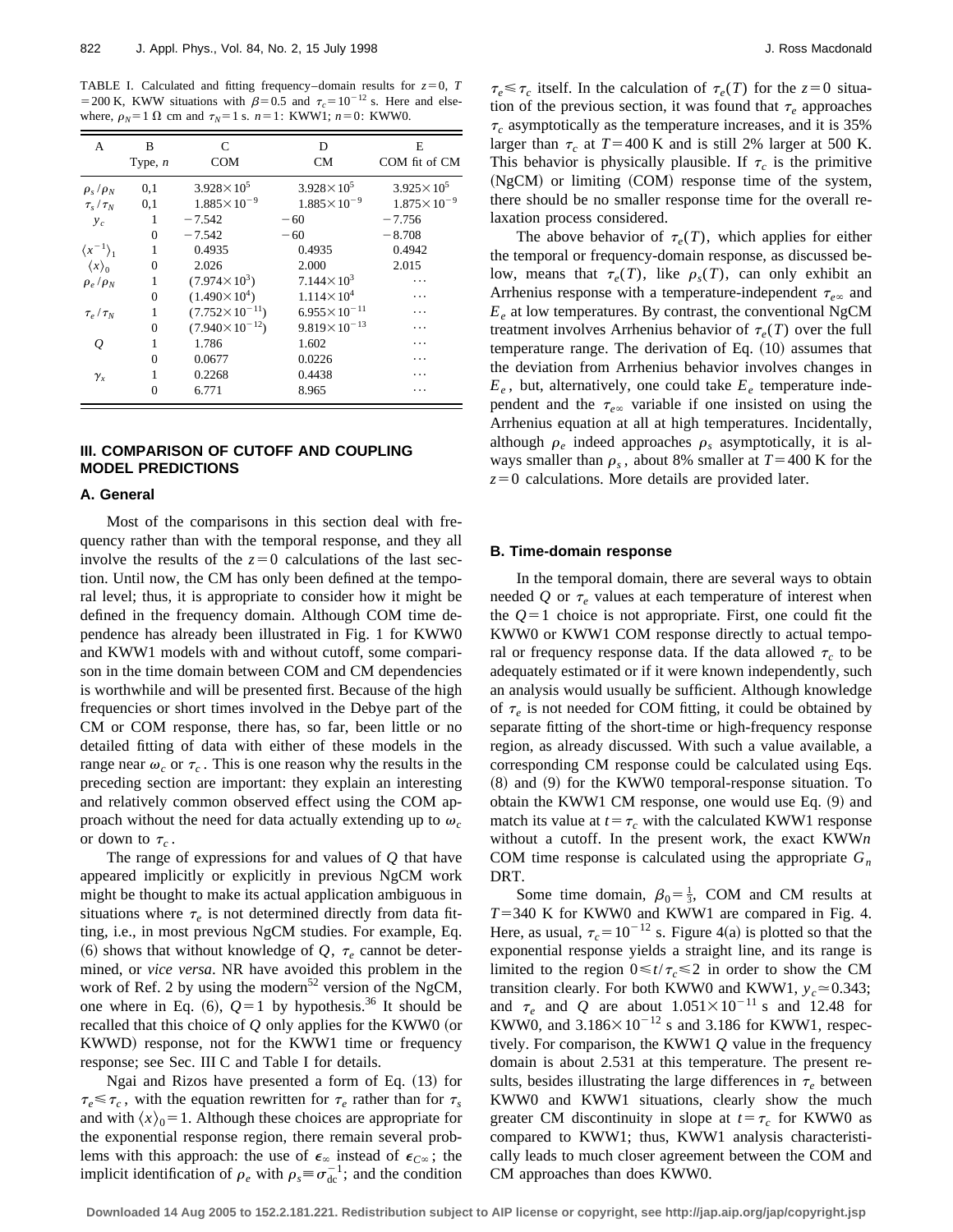

FIG. 4. (a) A comparison of COM and CM temporal response curves for KWW0 and KWW1 situations, showing response near the CM transition at  $t = \tau_c = 10^{-12}$  s. (b) A longer-time comparison of KWW0 and KWW1 slope response with (CO) and without (NCO) cutoff. The curves marked CO involve a COM response. The approach to the KWW0/NCO stretchedexponential behavior (where  $\eta = \beta_0$ ) is relatively slow for the other curves. Here and hereafter,  $z=0$ , and a vertical dashed line indicates the position of  $\tau_c$  or  $\omega_c$ . The horizontal dashed line in this figure is plotted at  $\eta = \frac{2}{3}$ .

When the present KWW0 and KWW1 COM results are plotted versus  $(t/\tau_N)^{1/3}$ ; curves similar in shape to the corresponding ones of Fig. 1 are obtained. But since they do not yield precise information on how closely  $\phi(t)$  conforms with stretched-exponential behavior, some of the results of a different analysis are presented in Fig.  $4(b)$ . Let us define

$$
\eta \equiv d \log \{-\ln[\phi(t)]\} / d \log(t/\tau_N). \tag{21}
$$

If  $\phi(t)$  is given by the stretched exponential of Eq. (5), then  $\eta = \beta$ , a result that is indeed obtained over the full time range for the KWW0 response without cutoff.

Figure 4(b) shows  $\eta$  behavior for the usual four choices. First, note that  $\eta$  is not independent of time for the top three responses shown in the figure, demonstrating that the stretched-exponential form is inapplicable for these three response possibilities. Second, note that if we set  $\eta = \beta_1$  for the KWW1 situations,  $\beta_1$  is not close to the value  $\frac{2}{3}$ , which

might be expected if  $\eta$  were a proper KWW or power-law exponent.<sup>45,46</sup> Next, one sees that the presence or absence of cutoff makes little difference in the KWW1 response for  $t/\tau_c \geq 1$ . Incidentally, a nonlinear-least-squares, stretchedexponential fit of the KWW1 COM data over the range  $10^{-13} \le t/\tau_N \le 10^{-11}$  yielded quite a good fit, with estimates of  $\tau$  and  $\beta$  of about  $2.1 \times 10^{-11}$  s and 0.79, respectively, with one to two percent estimated uncertainties, showing that the results of such a fitting may be strongly misleading.

Although both the KWW0 response with cutoff and the KWW1 response approach  $\beta_0$  asymptotically, the former does it appreciably faster. For the present temperature, the cutoff KWW0 situation yields  $\phi(t)$  values of about 3  $\times 10^{-5}$  and  $8\times 10^{-11}$  at  $t=10^{-9}$  and  $10^{-8}$  s, respectively, while the KWW1 values are about  $10^{-3}$  and  $10^{-8}$ , respectively. It is thus clear that ordinary temporal measurements, which usually do not extend to very small values of  $\phi(t)$ , will not allow one to reach values of  $\eta$  close to  $\beta_0$  for either type of response. But only when  $\eta = \beta_0$  does one have true stretched-exponential behavior.

### **C. Frequency-domain response**

Coupling may be achieved in the frequency domain by setting a frequency response function, evaluated at  $\omega_c$ , equal to the Debye response at this frequency. Such coupling has not been considered previously for the CM. Both real and imaginary parts must be matched at the transition point. If we make the usual<sup>42,45–47</sup> assumption that  $\rho_n(\infty)=0$ , and consider only the KWW response, an unnecessary limitation, but one consistent with the time-domain NgCM, then with  $\rho_n(0) \equiv \rho_{sn}$ , frequency–response coupling is achieved if

$$
\rho_n(\omega_c) = \rho_{sn} I_n(\omega_c) = \rho_e / (1 + i \omega_c \tau_e),\tag{22}
$$

a relation sufficient to allow values of both  $\rho_e$  and  $\tau_e$  to be obtained when the complex quantity  $I_n(\omega_c)$  is known. Although rapid and accurate calculation of the KKW*n* response in the frequency domain has not been possible in the past for arbitrary  $\beta_n$ , a procedure to do so has recently been added to the latest version of the LEVM complex nonlinear-leastsquares fitting program,  $40$  as well as one to implement Eq. (22) for the noncutoff KWW response at  $\omega \leq \omega_c$ . Thus, given values of  $\rho_{sn}$ ,  $\tau_{sn}$ ,  $\tau_c$ , and  $\beta_n$ , one can readily calculate the corresponding  $\rho_e$ ,  $\tau_e$ , Q [from Eq. (6)], and  $\gamma_x$ values and then, if desired, use the results to model the full response. For the present  $z=0$  situation, one finds that  $\tau_{\varphi\infty}$  $=$  5.350 93 $\times$ 10<sup>-15</sup> s, and for sufficiently small temperatures,

$$
\rho_e(T) = \rho_{e^{\infty}} \exp(E_{e0}/kT)
$$
  
= 0.550 358 exp(0.165 eV/kT) ( $\Omega$  cm). (23)

The CM matching defined by Eq.  $(22)$  leads to a discontinuity in slope at  $\omega = \omega_c$ , but matters differ between CSD0 (or DSD) and CSD1 situations. With matching between the dispersed CSD0 response and the Debye response, both the real and imaginary parts of the complex resistivity response show slope discontinuities when no separate account is taken of  $\epsilon_{D\infty}$ , as in Eq. (22). On the other hand, for the more reasonable CSD1 situation, it turns out that only the real part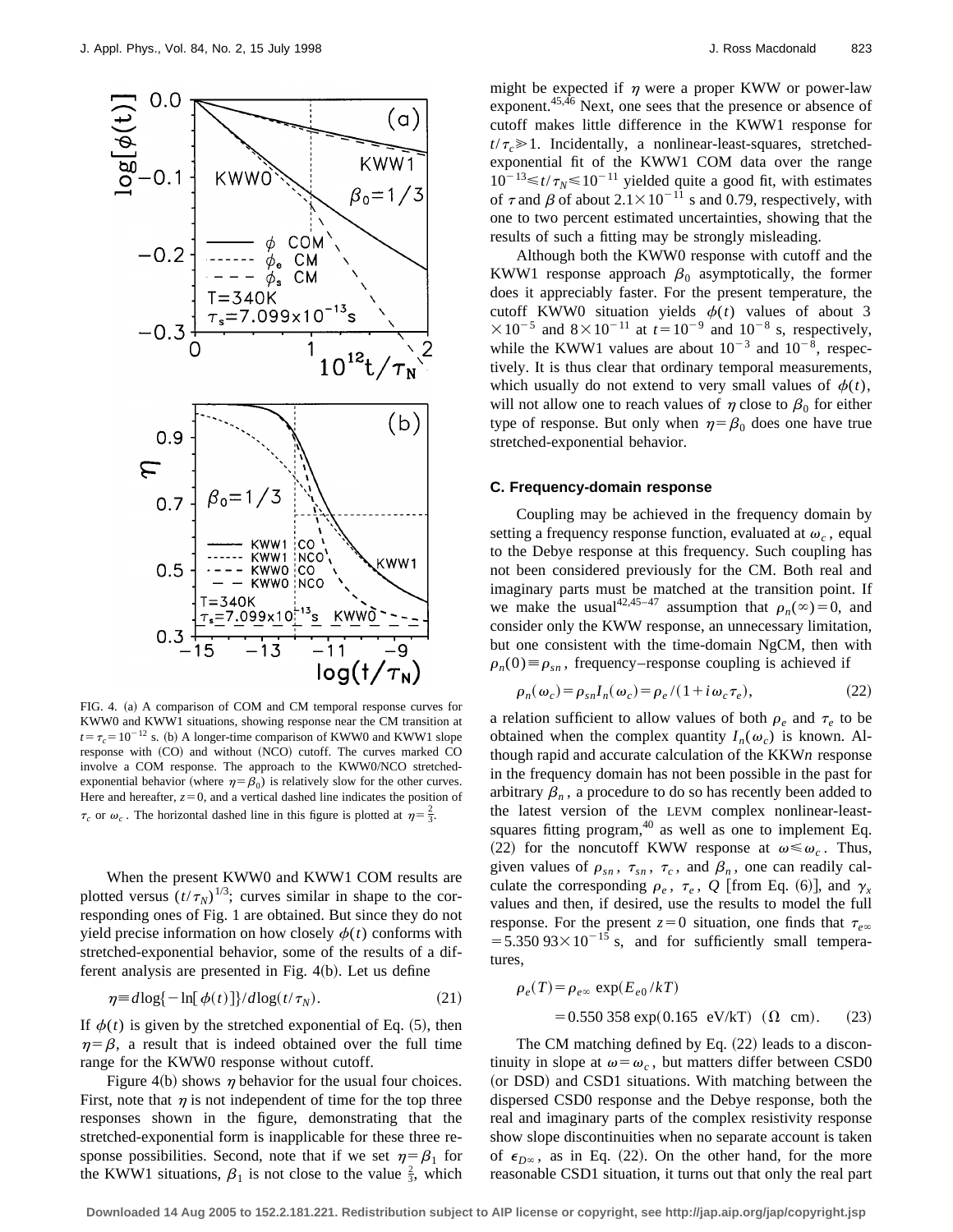shows such a discontinuity, whether or not the effect of  $\epsilon_{D\infty}$ is included in the response at the match point. This fortunate result follows because the high-frequency CSD1 imaginary response without cutoff already involves $45,47$  the proper physically required limiting slope of  $-1$ . In order to implement Eq.  $(22)$ -matching properly for actual data, one should first fit the data in the region  $\omega \ll \omega_c$ , taking proper account of  $\epsilon_{D^\infty}$ . This would then allow the quantities  $\rho_{sn}$  and  $I_n(\omega)$ to be obtained, and Eq.  $(22)$  could then be applied if  $\omega_c$  were known independently or if it could be determined from the data. Note that although  $\tau_s$  can be smaller than  $\tau_c$  at frequencies above  $\omega_c$ , the CM or COM response in this region is dominated by Debye behavior.

The above procedure is unnecessary for the COM. For this approach, the amount of cutoff is determined by the  $\tau_s/\tau_c$  ratio, as discussed in the last section, with no cutoff effects apparent when  $\tau_s / \tau_c \gg 1000$  and with a transition to the situation where the full response approaches single-timeconstant Debye behavior for  $\tau_s / \tau_c \ll 1$ . In fitting actual data, one would use an appropriate expression for  $I_n(\omega)$  associated with a known DRT and calculated employing Eq.  $(1)$ . By allowing the DRT cutoff parameter to be one of the free parameters of the fit, one could then obtain an estimate of the appropriate  $\tau_c$  value, provided the experimental frequency range was adequate.

As an example, consider the  $z=0$ ,  $T=200$  K frequency– response situation with the usual choice of  $\tau_c = 10^{-12}$  s. The KWW1 and KWW0 cutoff-model parameter values for these choices are presented in column C of Table I. The  $y_c$  value of about  $-7.5$  leads here to a limiting Debye response for  $\beta > \omega_c$ , without the need for grafting on any separate Debye response as in the CM. Since the COM transition to exact Debye behavior is gradual rather than abrupt, the cutoff data were fitted, using LEVM, to the Debye model over the frequency region from  $10^{14}$  to  $10^{16}$  Hz, yielding a virtually perfect fit that led to the parenthesized  $\rho_e$  and  $\tau_e$  values shown in column C. Incidentally, these quantities led, through the analog of Eq. (15) for a Debye response, to the same  $\epsilon_{C\infty}$ value as that involved in the low-frequency response, showing, as expected, that the response beyond the cutoff frequency is still an integral part of the total KWW1 behavior.

Coupling-model results are shown in column D of Table I. The large  $y_c = -60$  value ensures that calculated KWWn response data up to  $\omega = 10^{12}$  Hz involves no cutoff effects, and the subsequent matched Debye response leads, through Eq. (22), to the  $\rho_e$  and  $\tau_e$  values shown, ones reasonably close to those for the COM, except for the KWW0  $\tau_e$  value. In contrast, the column E values are those obtained from a LEVM fitting of the COM to the CM data associated with column D. We see that all the parameter values agree closely with those of column C, except  $y_c$ . This substantial agreement indicates that there are only minor differences between the COM and CM responses, except near the coupling transition point. Note that although the bottom lines of columns C and D show KWW1  $Q$  and  $\gamma_x$  values that are not greatly different from  $Q_{Ng}$  and  $\gamma$ , the KWW0 ones are very different, indicating that CM slope discontinuities will be appreciably smaller for the KWW1 than for the KWW0 situations.



FIG. 5. The coupling-model frequency response for the real and imaginary parts of the complex resistivity,  $\rho = \rho' - i \rho''$ . Here and elsewhere  $\rho_N$  $=1 \Omega$  cm.

KWW1 complex conductivity defined by the CM parameters in column D of Table I. Notice that although there is an abrupt change in the slope of  $\rho'(\omega)$  from<sup>45–47</sup>  $-(1+\beta_1)$  $=$  -1.5 to the limiting Debye slope of -2, there is no transition in the  $-\rho''(\omega)$  slope of  $-1$ . Thus, we see that the presence or absence of coupling to the final Debye response makes a negligible difference in a KWW1  $-\rho''(\omega)$  curve for frequencies appreciably beyond its peak response.

Because the break in the  $\rho'$  slope, present at the CM transition point, does not show up strongly on a small log– log plot of  $\rho'$  vs  $\omega$  and COM and CM results are hard to distinguish in such a plot, Fig. 6 presents the relative residuals,  $r' \equiv (\rho'_{CM} - \rho'_{COM})/\rho'_{CM}$  and  $r'' \equiv (\rho''_{CM} - \rho''_{COM})/\rho''_{CM}$ , for the  $T=200 \text{ K}$  fit and the corresponding  $r'$  one for 400 K. Here, the CM subscript denotes the exact coupling-model data and the COM subscript indicates the complexnonlinear-least-squares fit predictions arising from the use of the KWW1 COM fitting model, as in column E of Table I. It



FIG. 6. Relative residuals for the real and imaginary parts of the complex resistivity resulting from the KWW1 COM fit (column E, Table I) of the CM response of column D of the table shown in Fig. 5.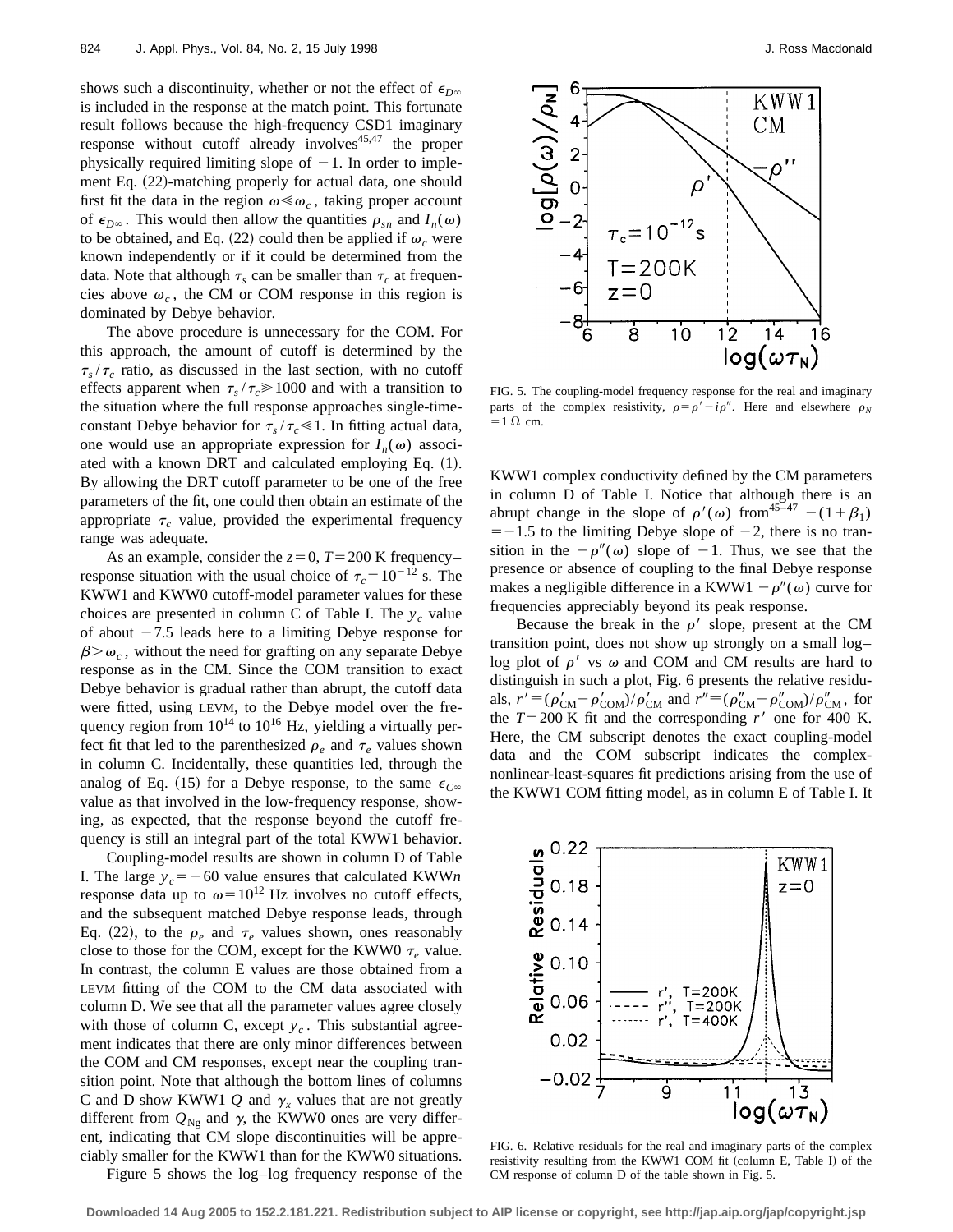

FIG. 7. Frequency response of the conductivity,  $\sigma'(\omega) = \text{Re}[1/\rho(\omega)]$ , for the CM response of column D of Table I and the COM fit to it (column E of Table I).

is clear that while there can be a large relative error present in the real residuals, about 21% at the  $\omega = \omega_c$  peak, there is practically negligible difference between the fit and the model for the imaginary-part residuals. Thus, the major difference here between the CM and COM frequency–response predictions is that the real part of the CM response can show a large abrupt change in slope in the neighborhood of  $\tau_c$ , while the corresponding COM curve shows only a gradual slope change between that appropriate for the KWW1 model without cutoff,  $-(1+\beta)$  and the -2 value for Debye response. The maximum  $r'$  value at  $T=400$  K is much smaller because at this temperature,  $y_c \approx 2.03$ , quite different from the value of  $-7.54$  at  $T = 200$  K.

Another way of illustrating the effect of the slope discontinuity in the CM response is presented in Fig. 7. Here the COM (column  $E$  of Table I) and the CM (column D of Table I)  $\sigma'(\omega)$  responses are compared. Note that both curves show the approach to a final plateau at high frequencies.



FIG. 8. Inversion results for the distributions of relaxations times associated with the  $T=200$  K KWW1 frequency response defined in Table I for COM and CM situations.



FIG. 9. Complex-plane plots of the complex resistivity for several different KWW1 situations. The arrow shows the direction of increasing frequency.

Figure 8 shows DRT estimates obtained by using LEVM to invert the frequency response data of columns C and D of Table I. First, we see that since the COM points appear in different positions on the curve for  $N=8$  and for  $N=11$  total inversion points, the distribution is continuous, not discrete.41,42,46 Second, the slope of the left, straight-line part of the curve is just  $\beta_1=0.5$ , as it should be. Third, as *N* increases, the smallest- $\tau$  point approaches closer and closer to  $\tau_c$  and exhibits smaller and smaller strength. But no matter how large *N*, no points appear for  $\tau < \tau_c$ , a requirement already mentioned.

Although the  $G(x)$  distribution found from the COM response is clearly that for the KWW1  $G_1$  DRT with cutoff, one should not necessarily expect that the DRT found for the CM should be of the same form in the  $\tau \approx \tau_c$  region. We see from the figure that in fact the results for the CM data begin to deviate from the  $G_1$  curve as  $\tau$  decreases toward  $\tau_c$ . Inversion is made difficult in this case by the discontinuity in slope at  $\omega = \omega_c$ , and no more than eight significant points could be obtained for it. Nevertheless, unlike the NR inversion results,<sup>2</sup> no points or DRT density were found for  $\tau$  $\tau_c$ . This is because the full CM dataset still involves a continuous distribution: the addition of a Debye response for  $\omega \geq \omega_c$  with only a discontinuity in slope at the transition does not lead to a discrete response line at  $\tau = \tau_c$ , as it would if there were a region of no density between the low- and high-frequency (or short- and long-time) responses. This is further evidence that the Ngai identification of  $\phi_e(\tau)$  as basic and fundamental may be inappropriate, at least in the  $Q=1$  situation considered in Ref. 2.

Another way of presenting frequency–response differences is illustrated in Fig. 9. Here complex-plane plots of the resistivity responses for various  $T=400$  K KWW1 situations are shown. In this high-temperature case,  $y_c \approx 2.032$  for the COM curve, and the curve falls quite close to that of the single-relaxation-time Debye model. On the other hand, the  $y_c = -60$  no-cutoff response is appreciably different. As expected, the low-frequency part of the CM curve agrees with the no-cutoff one, and the high-frequency part lies closer to the Debye curve, but the COM response is certainly more plausible than that of the CM here.

Figure 10 shows the dependence of *Q* and  $(\rho_e/\rho_N)/(\rho_s/\rho_N)^{0.5}$  on  $T^{-1}$  and  $y_c$  for the KWW1  $z=0$  situation. Here *Q* varies from its low-temperature limiting value of about 1.773 to about 14 at  $T = 600$  K, quite different from the temperature-independent value of unity used by NR.<sup>2</sup> The  $\rho$  ratio, in the limit of low temperatures, is, from Eqs.

**Downloaded 14 Aug 2005 to 152.2.181.221. Redistribution subject to AIP license or copyright, see http://jap.aip.org/jap/copyright.jsp**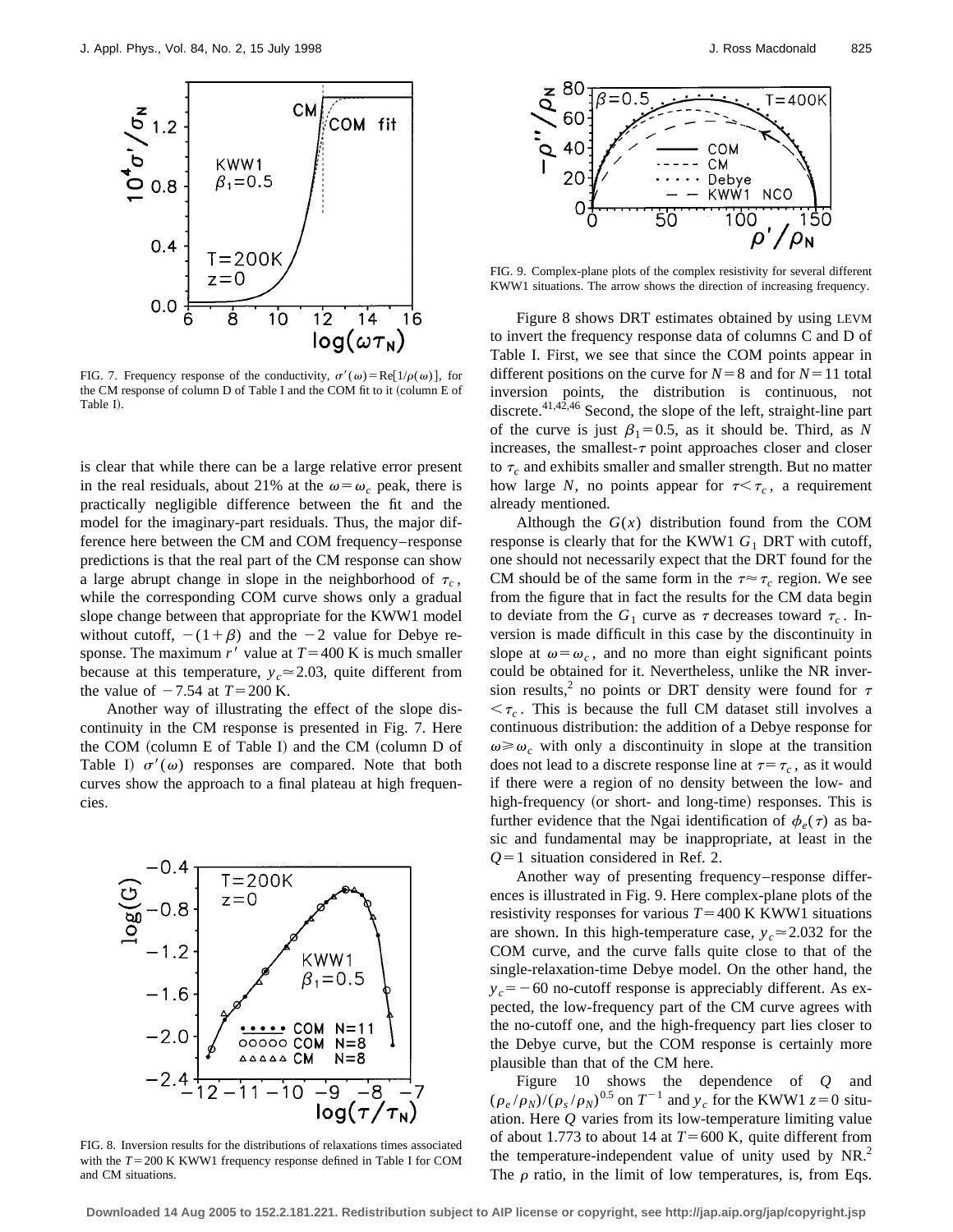

FIG. 10. Results showing the dependence of *Q* and  $(\rho_e/\rho_N)/(\rho_s/\rho_N)^{0.5}$  on  $T^{-1}$  and on the cutoff parameter  $y_c$ .

(12) and (23), just  $(\rho_{e\infty}/\rho_N)/(\rho_{s\infty}/\rho_N)^{0.5}$ , equal to about 12.71 for the present situation. In the high-temperature limit,  $\tau_e$  approaches  $\tau_c$ , and it has reached about  $1.02 \times 10^{-12}$  by  $T=600$  K. From the temperature-independent relation between  $\rho_e$  and  $\tau_e$ , it follows that the high-temperature limit of  $\rho_e$  is about 102.85  $\Omega$  cm for the present data. Finally, the frequency–response coupling of Eq. (22) leads to  $\rho_s = \rho_e$  in the high-temperature limit since then only Debye behavior is present. At 600 K these quantities are 105.00 and 105.05  $\Omega$  cm, respectively, so the  $\rho$  ratio is about 10.25 at this temperature and reaches a high-temperature limit of about 10.14.

Since at present no analytic expression for the DRT associated with the KWW response exists for arbitrary  $\beta$ , and closed-form DRT expressions are available<sup>63</sup> for only a few specific values of  $\beta$ , the COM cannot be used for fitting data with a KWW model when  $\beta$  is a free parameter of the fit, at least until V. 7.1 of the LEVM program is issued. This limitation does not apply to other response models whose DRTs are known, such as that of Davidson and Cole, but if fitting with a KWW approach is desired for data where it is important to take account of cutoff effects, the present results show that, especially for the KWW1, the CM defined here for the frequency domain could be used to provide an approximation to the full COM response.

# **IV. CONCLUSIONS AND IMPLICATIONS**

An important limitation in the time-domain Ngai coupling model has been identified and removed, and the model has been generalized to apply directly in the frequency domain without the need for Fourier transformation. The resulting CM frequency–response model and its COM counterpart require no knowledge of the important *Q* parameter of Eq. (6) when data fitting allows a value of  $\tau_c$  to be estimated, often possible with data limited to frequencies much less than  $\tau_c^{-1}$ . The Ngai coupling model involves a stretchedexponential KWW0 response in the time domain, but for thermally activated, conductive-system-dispersion situations, the more appropriate KWW1 response is not of a stretchedexponential form, except beyond the normal range of measurement. For both the frequency and temporal response of conductive systems, the KWW1 choice, which is now readily available in the LEVM fitting program,<sup>40</sup> is much more appropriate than the KWW0 one for both the coupling model and the DRT cutoff model.

The coupling and cutoff relaxation approaches share the assumption that there exists a minimum relaxation or response time,  $\tau_c$ , but they differ in its provenance and interpretation. For the NgCM,  $\tau_c$  is a basic microscopic time that is associated with discrete simple exponential decay, taken as the fundamental relaxation process, and the dispersed response experimentally observed for  $t \ge \tau_c$  or  $\omega \le \tau_c^{-1}$  is stated to be much less fundamental in this approach. Further, this latter response is required by the NgCM to be of either the stretched-exponential form in the time domain or of a type of associated KWW frequency response, here termed KWWD for dielectric systems or KWW0 for conductive ones.

In contrast, for the COM,  $\tau_c$  is just the physically realizable minimum response time inherent in the primary relaxation process present. Although its presence also leads to a single-time-constant exponential or Debye response in the limiting short-time or high-frequency region, no separate discrete relaxation process needs to be assumed, as in the CM. When the full basic relaxation model is expressed in terms of a distribution of relaxation times, always mathematically possible, and, for most current models of interest, resulting in a continuous rather than a discrete distribution,  $\tau_c$  is just the lower limit beyond which the distribution is zero. Further, cutoff can be applied for any response model, not just the stretched-exponential KWW0 assumed in the NgCM analysis.

There seems to be good experimental evidence that  $\tau_c$ plays an important role in relaxation,  $5^{1,52}$  not surprising, since it is an always-present fundamental limiting response quantity. Not least of this evidence is the substantial agreement between the non-Arrhenius conductivity results of KM and the results of the present COM analysis, one that ascribes the departure from Arrhenius behavior observed at sufficiently high temperatures entirely to temperaturedependent cutoff effects. Although  $\tau_c$  has generally been taken temperature independent, work needs to be done to show to what degree its value and temperature dependence may vary with different materials and thus with different relaxation processes, and, if possible, to derive expressions for it based on different possible specific microscopic relaxation processes. Such work would be desirable in order to substantiate or reject the plausible NgCM assumption that  $\tau_c$ is associated with the dynamics of uncorrelated relaxing elements, an assumption likely to be consistent with the COM identification of  $\tau_c$  as the minimum relaxation time present in the response. A beginning has been made for hopping conduction by the correlated jump model, $59$  a partly microscopic many-body approach but one that involves some empirical elements.

Although the present comparison of the predictions of the two models in the time and frequency domains might suggest that the CM is only an approximate form of the holistic COM, the philosophical underpinnings of the two models are sufficiently different that they should be consid